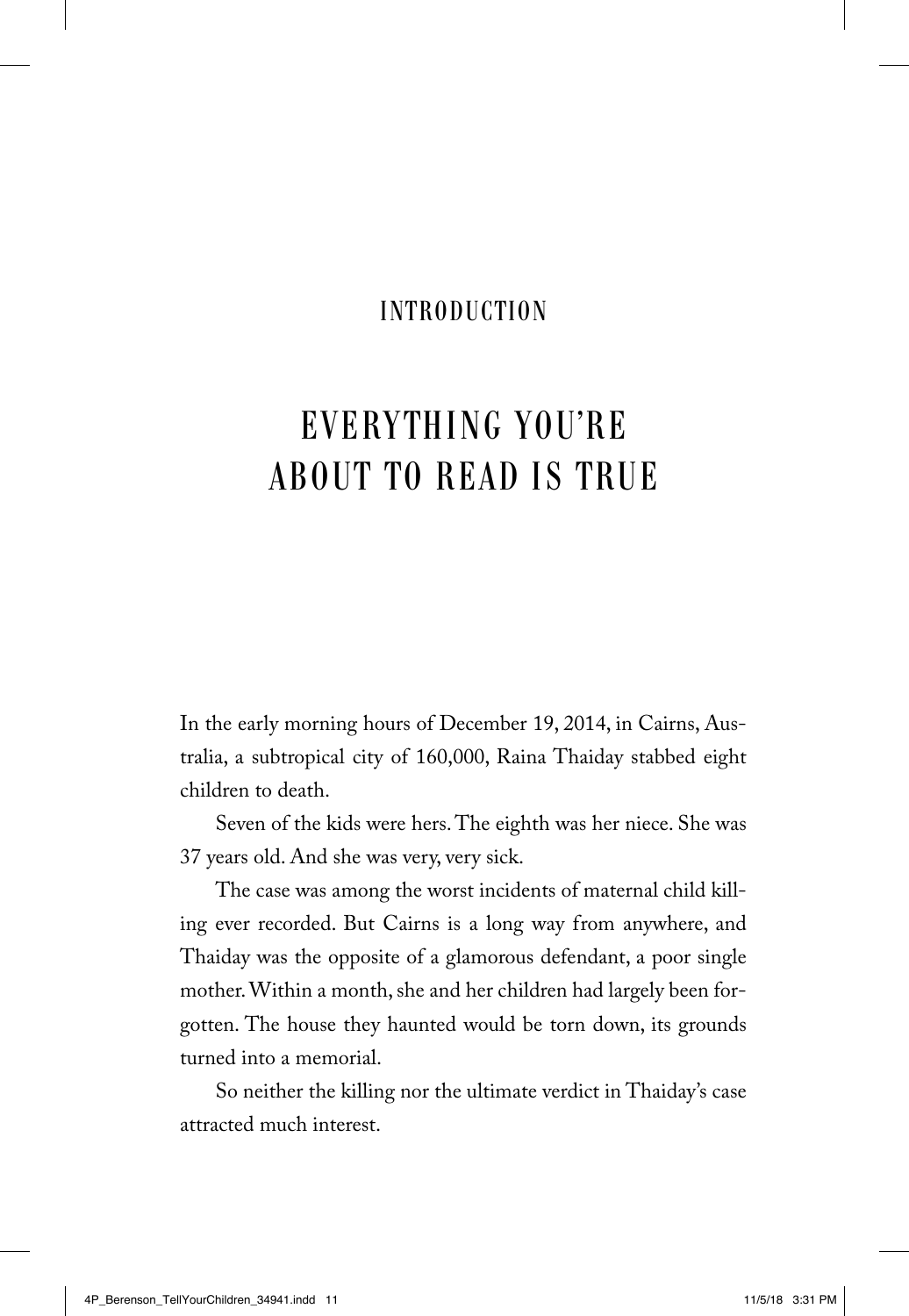#### xii I N

They should have. They are signal events, proof of hidden horrors present and worse to come.

On April 6, 2017, before about twenty spectators in Brisbane, Australia's third-largest city, Justice Jean Dalton of the Supreme Court of Queensland heard testimony from Thaiday's psychiatrists. A month later, Dalton released her finding.

"Ms. Thaiday had a mental illness," Dalton wrote. "She is entitled to the defence of unsoundness of mind. There is just no doubt."

Thaiday had broken from reality when she killed her kids, Dalton wrote. She couldn't control her actions. In medical terms, she suffered from psychosis and the devastating mental illness schizophrenia, which can cause hallucinations, delusions, and paranoia.

Nearly 1 percent of people will be diagnosed with schizophrenia in their lives. Many more will have other types of psychosis. Schizophrenia, the most severe form, usually strikes in the late teens or twenties. The disorder has a strong genetic component; scientists estimate almost half of the risk comes from genetic factors. Men are diagnosed more often than women, and in the United States, black people more often than those of other races, though researchers are not sure why.

Some drugs help control its symptoms, but schizophrenia has no cure. Most of its sufferers do not work, marry, or have families. They die on average about fifteen years younger than other Americans.

People with schizophrenia are also far more likely to commit violent crime. Mental illness advocacy groups play down that grim reality. "Most people with mental illness are not violent," the National Alliance on Mental Illness explains on its website. "In fact, people with mental illness are more likely to be the victims of violence."

Those statements are deeply misleading. They tuck schizophre-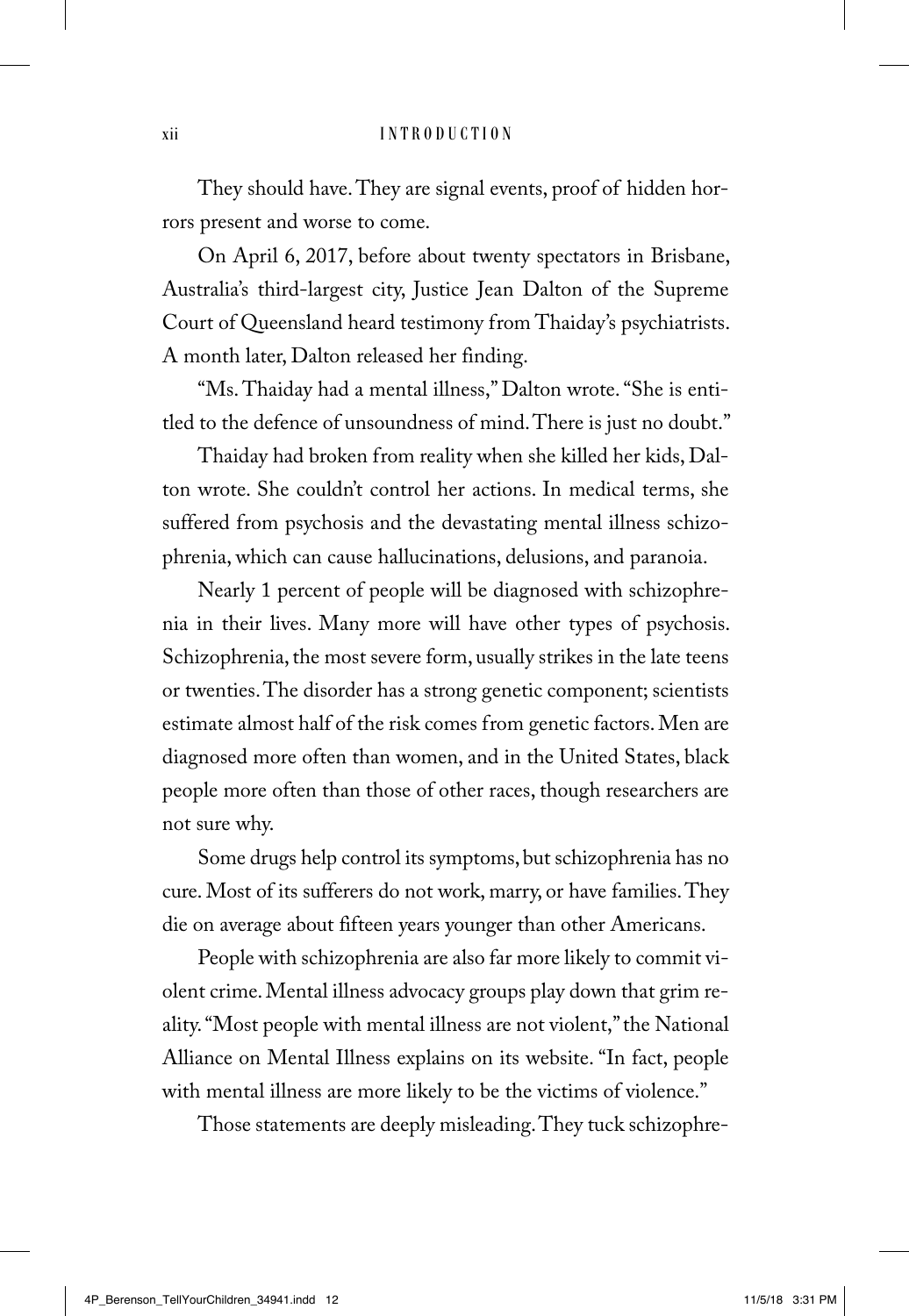nia into the broader category of "mental illness," including depression. In reality, men with a schizophrenia diagnosis are five times as likely to commit violent crimes as healthy people. For women, the gap is even greater.

"They're at an increased risk for crime, they're at a very increased risk for violent crime," says Dr. Sheilagh Hodgins, a professor at the University of Montreal who has studied mental illness and violence for more than thirty years. Hodgins acknowledges that discussing the issue can cause people with schizophrenia to be stigmatized. "The best way to deal with the stigma is to reduce the violence," she says.

Indeed, over the last century, societies have recognized that people with severe mental illness cannot always be held responsible for their actions. Courts accept "not guilty by reason of insanity" as a valid defense, even for murder.

As insanity cases go, Thaiday's was uncontroversial. The psychiatrists who testified before Justice Dalton agreed she was psychotic when she killed her children. She was paranoid and delusional before the murders. She made no effort to flee afterward. She stabbed herself and then waited outside her house, talking to herself and God, until her son Lewis found her.

Thaiday's delusional thinking continued after she was hospitalized at "The Park"—a psychiatric hospital in Brisbane once known as the Woogaroo Lunatic Asylum. Despite medicine meant to help her control her thoughts, Thaiday fantasized about killing other patients.

Thus, Justice Dalton determined that when she murdered her kids, Thaiday "was suffering from a mental illness, paranoid schizophrenia, and that she had no capacity to know what she was doing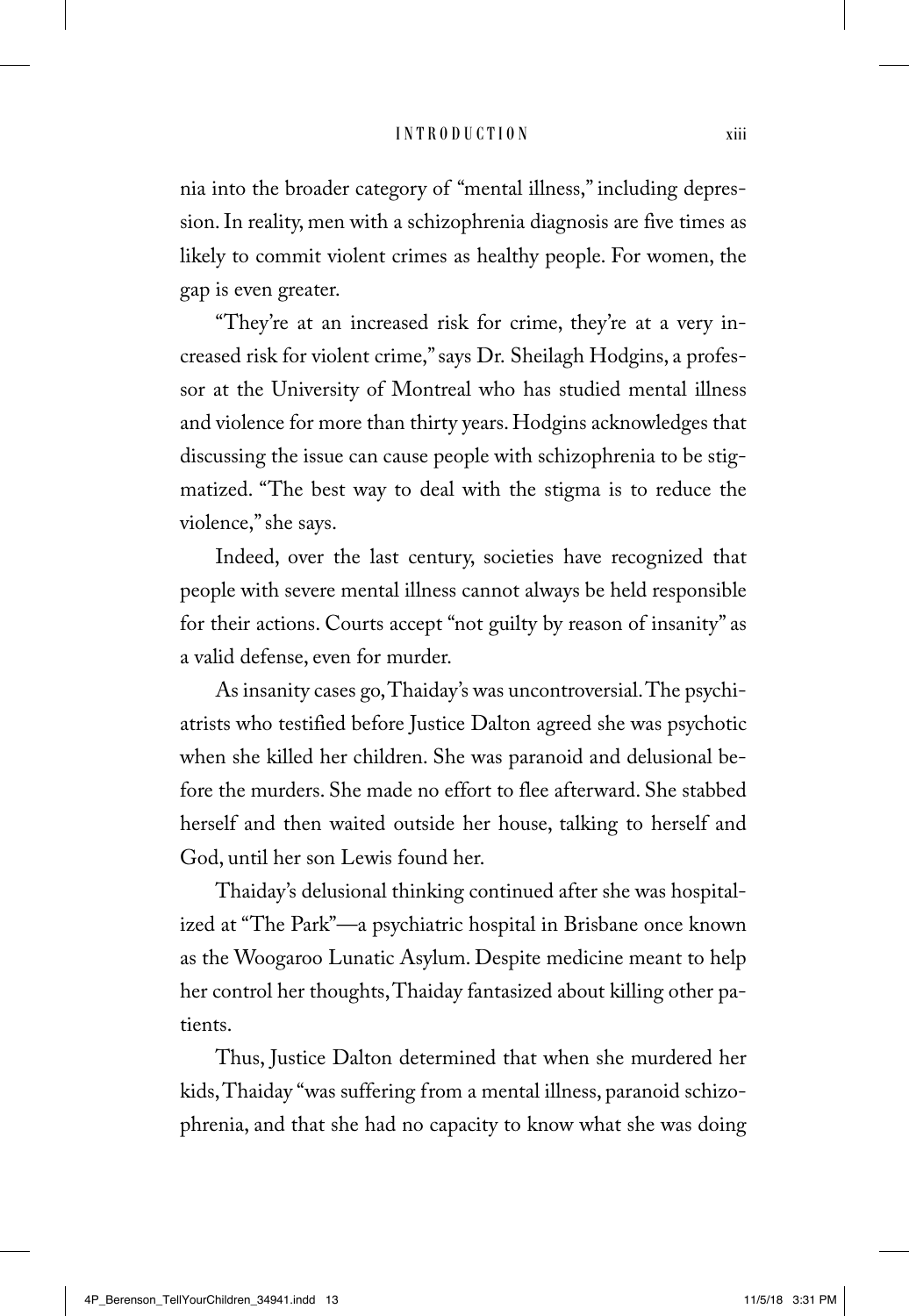#### xiv I N

was wrong." Had Dalton ended her verdict there, the case would have been just another awful story of untreated mental illness. But she didn't. She found Thaiday's illness was no accident.

Marijuana had caused it.

"Thaiday gave a history of the use of cannabis since she was in grade 9," Dalton wrote. "All the psychiatrists thought that it is likely that it is this long-term use of cannabis that caused the mental illness schizophrenia to emerge."

With those words, Dalton made one of the first judicial findings anywhere linking marijuana, schizophrenia, and violence—a connection that cannabis advocates are desperate to hide.

I know what a lot of you are thinking right now.

This is propaganda. Marijuana is safe. Way safer than alcohol. Barack Obama smoked it. Bill Clinton smoked it too, even if he didn't inhale. Might as well say it causes presidencies. I've smoked it myself, I liked it fine. Maybe I got a little paranoid, but it didn't last. Nobody ever died from smoking too much pot.

Yeah, this is silly. Reefer Madness, man!

I know you're thinking it, because it's what you've been told for the last twenty-five years. And because I once thought it, too. My wife, Jacqueline, is a psychiatrist who specializes in evaluating mentally ill criminals. If you commit a serious crime in the state of New York and claim an insanity defense, you may well talk to her. And one fine night a couple of years ago, we were talking about a case, the usual horror story, somebody who'd cut up his grandmother or set fire to his apartment—typical bedtime chat in the Berenson house—and she said something like, "Of course he was high, been smoking pot his whole life."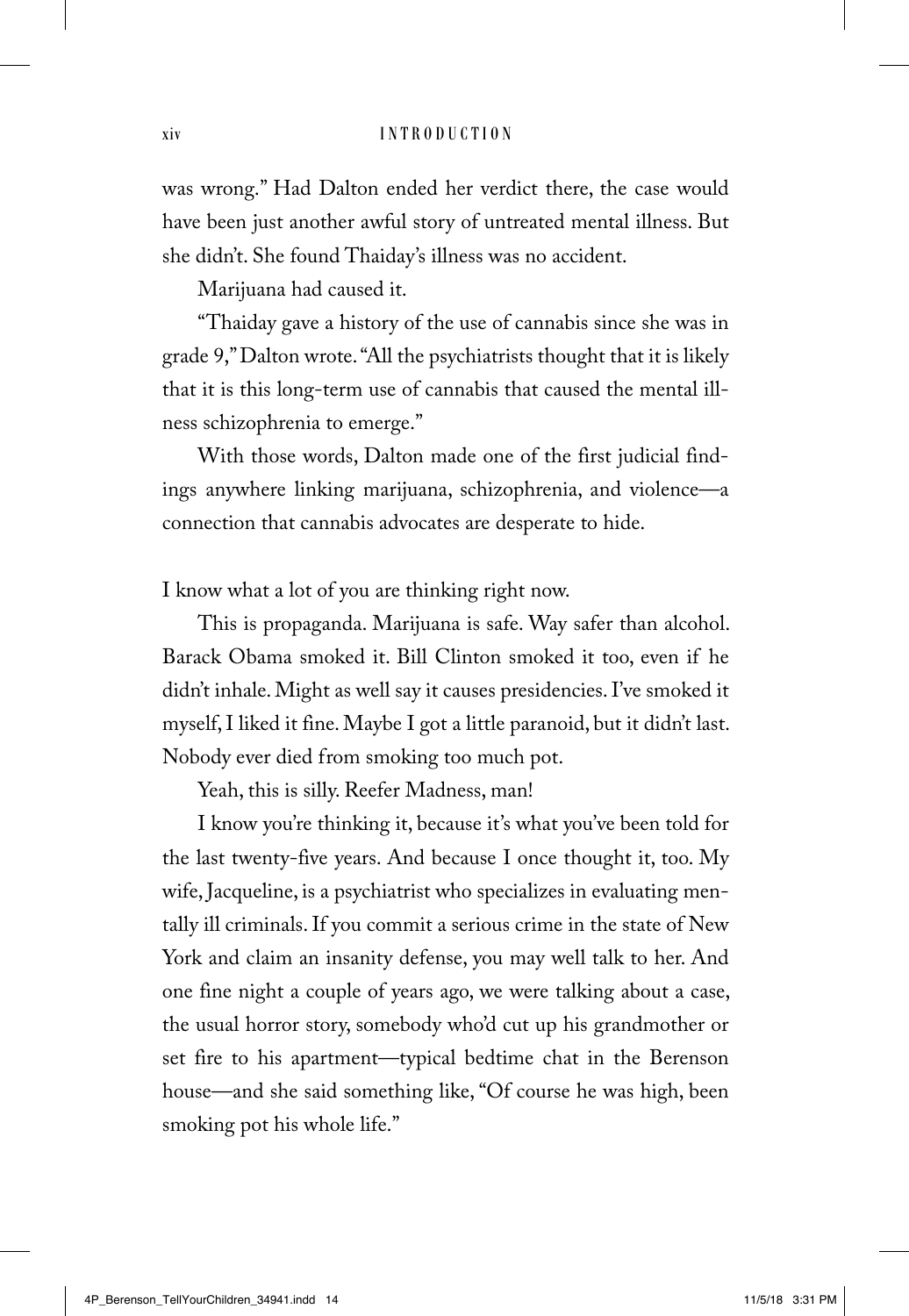"Of course?" I said.

"Yeah, they all smoke."

"Well . . . other things too, right?"

"Sometimes. But they all smoke."

"So, marijuana causes schizophrenia?"

I'd smoked a few times in my life. I remember walking down an Amsterdam street in 1999, laughing uncontrollably, a twentysomething American cliché. I never took to the stuff, but I had no moral problem with it. If anything, I tended to be a libertarian on drugs, figuring people ought to be allowed to make their own mistakes. I'd watched the legalization votes in Colorado and elsewhere without much interest. Of course, I'd heard of *Reefer Madness*, the notorious 1936 movie that showed young people smoking marijuana and descending into insanity and violence. The film's lousy acting has turned it into unintentional satire, an easy way for advocates of legalization to mock anyone who claims cannabis might be dangerous.

I'm not sure if I said to my wife that night, Oh, please, but I thought it. Jacqueline would have been within her rights to say, I trained at Harvard and Columbia. Unlike you. I know what I'm talking about. Unlike you. Maybe quit mansplaining. Instead she offered something neutral like, I think that's what the big studies say. You should read them.

Hmm, I thought. Maybe I should read them.

People have smoked marijuana for thousands of years to feel the effects of delta-9-tetrahydrocannabinol, commonly called THC. The cannabis plant naturally produces the compound. Among other effects, THC can induce euphoria, enhance sensation, distort the perception of time, and increase hunger—the infamous munchies.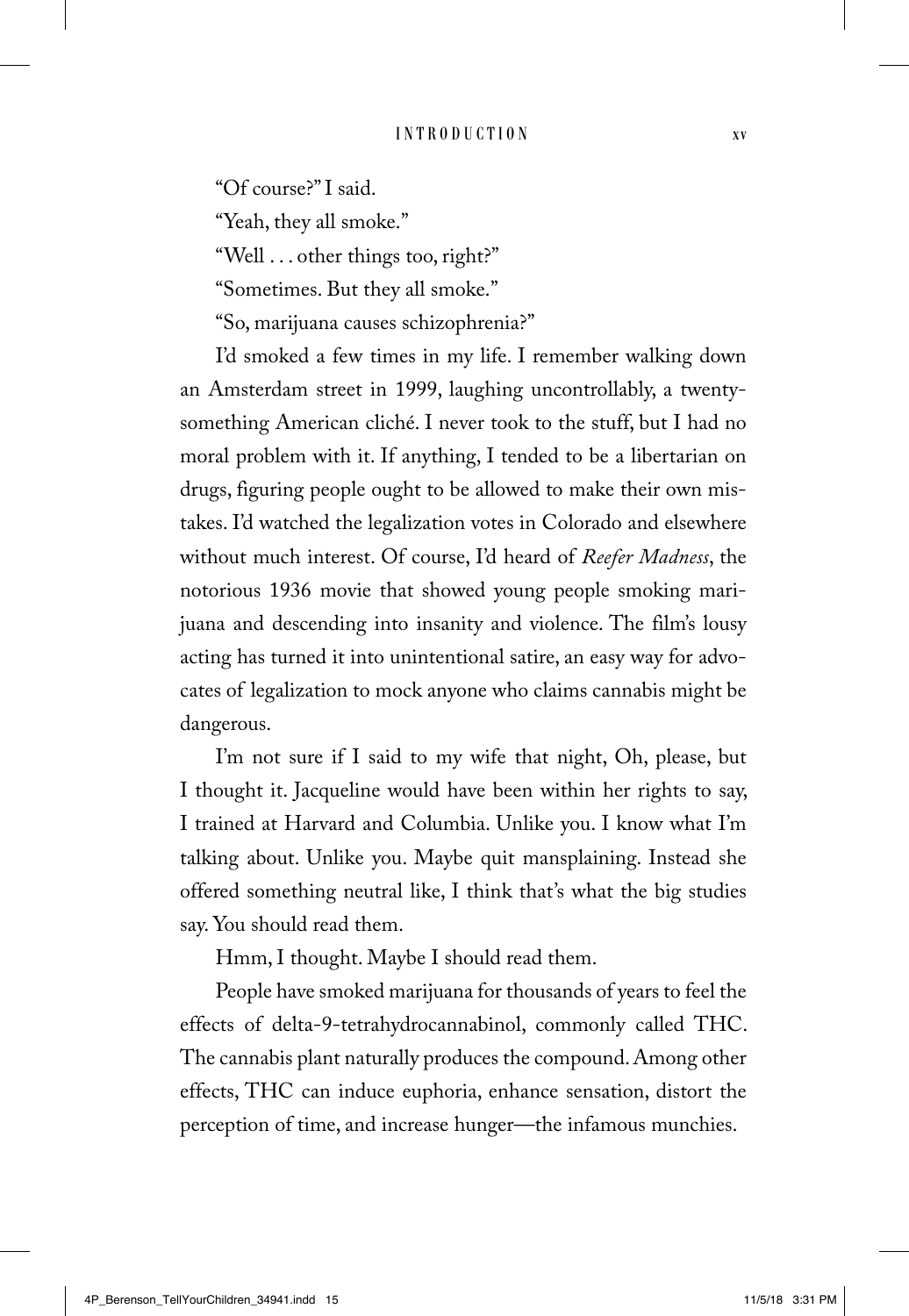For most of the twentieth century, cannabis possession and use were illegal in the United States. The modern wave of legalization began in 1996, when stories of suffering AIDS patients moved California voters to approve cannabis use with a doctor's okay. By 2006, ten more states had allowed medical marijuana.

Now the wave has become a tsunami. In 2012, Colorado and Washington became the first states to approve recreational use. As of summer 2018, seven more states, including California and the District of Columbia, had joined them. In those states, anyone 21 or over can walk into a dispensary and buy "flower"—traditional smokable marijuana—as well as "edibles" such as THC-infused chocolate, and "wax" or "shatter," high-potency extracts that are nearly pure THC. In all, two hundred million Americans have gained access to medical or recreational marijuana in the last twenty years. More than 60 percent of Americans now support legalized cannabis, polls show.

Marijuana advocates are now targeting federal laws, the last bulwark against national legalization. They have every reason to believe they will succeed. "The broader question of whether marijuana is going to get legalized is not really an interesting question right now," says Ethan Nadelmann, who is probably more responsible for the legalization of cannabis in the United States than anyone else. "I don't think it's really stoppable."

Like Raina Thaiday's illness, the charge to legalization is no accident. It has come after a long, expensive, and shrewd lobbying effort that has been funded largely by a handful of the world's richest people. They have produced a sea change in public attitudes and policy in a shockingly short period—years, not generations.

The top lobbying groups have anodyne names like the Drug

4P\_Berenson\_TellYourChildren\_34941.indd 16 11/5/18 3:31 PM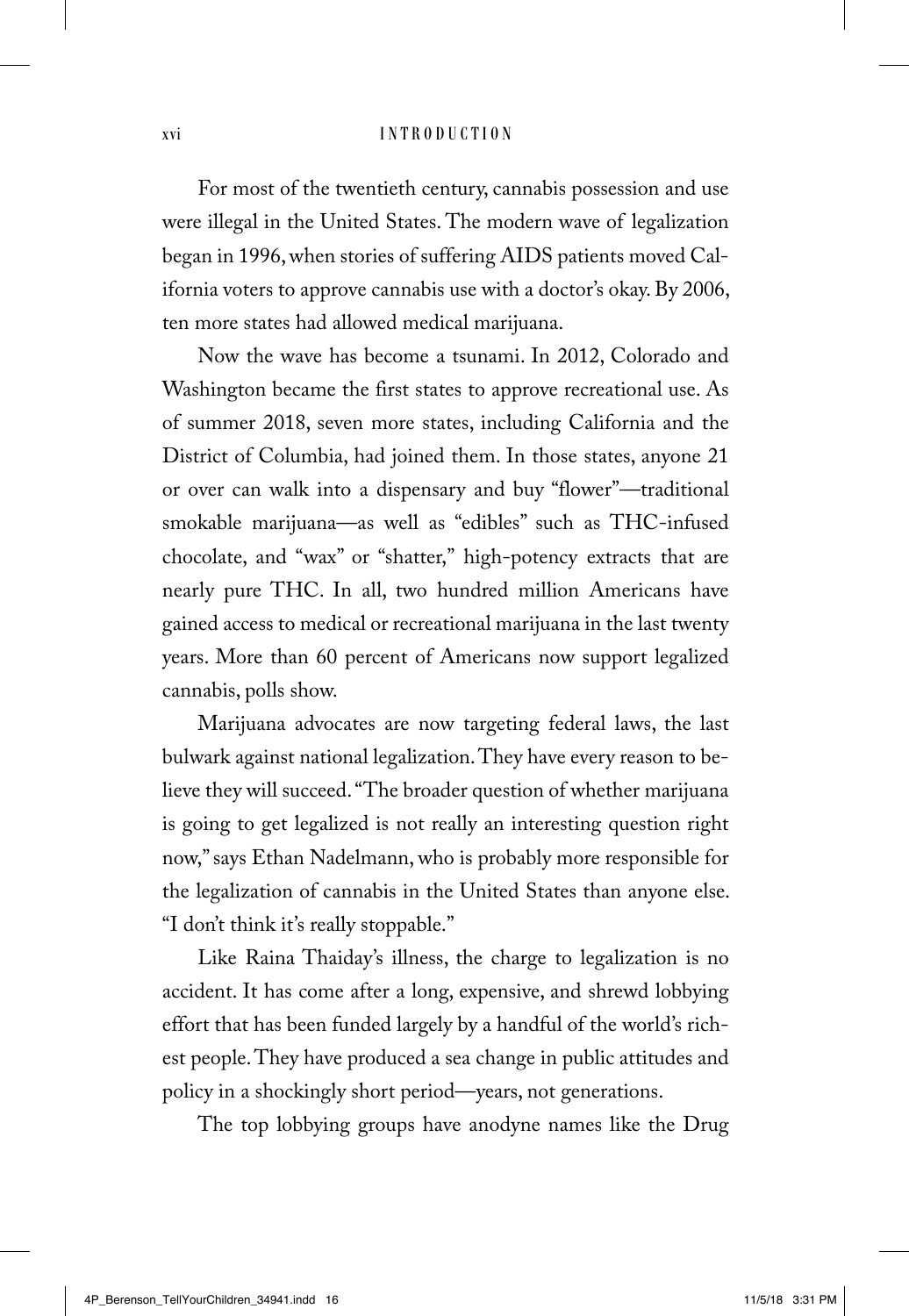Policy Alliance and the Marijuana Policy Project. They argue that the real harm from cannabis comes from laws against it. Arrests leave young people with criminal records and damaged job prospects. Prohibition pushes trafficking and dealing on to a violent black market. Further, marijuana is a civil rights issue because police are more likely to arrest black and Hispanic people for smoking than whites.

But their goal is not marijuana decriminalization; it's legalization, a very different policy.

Many states have already decriminalized possession. Decriminalization puts marijuana in a twilight zone, neither legal nor illegal. Under decriminalization, police officers do not usually arrest people for carrying small amounts of marijuana. Instead they issue a ticket that carries a small fine and does not result in a criminal record.

Decriminalization sharply reduces the civil rights concerns that drug policy groups raise. Arrests for marijuana possession fell by almost 90 percent in Massachusetts the year after that state decriminalized, for example. Even in states that haven't decriminalized, almost no one is imprisoned for possession anymore.

But though decriminalization protects users, growers and dealers still face criminal risk. Cannabis itself is still illegal and cannot be marketed. For the marijuana lobby, which now includes forprofit companies, decriminalization isn't a satisfactory compromise. Advocates want cannabis on equal footing with alcohol and tobacco. Full legalization makes cannabis a state-regulated drug that users can buy at retail dispensaries.

Across the country, advocates have followed the same playbook. They press for medical legalization, then argue for recreational use.

Linking legalization to medical use has proven the crucial step.

4P\_Berenson\_TellYourChildren\_34941.indd 17 11/5/18 3:31 PM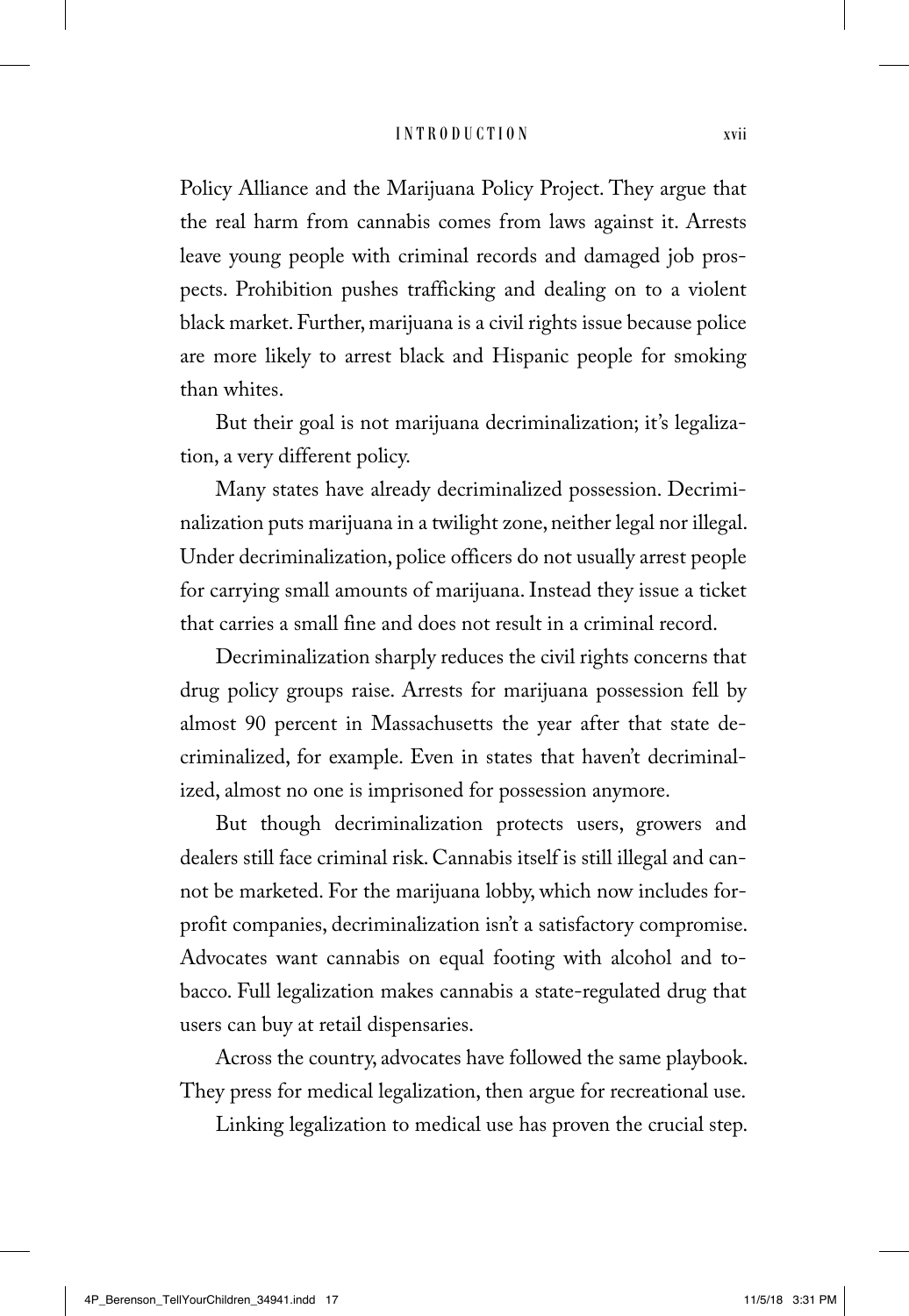#### xviii INTRODUCTION

It encourages voters to think of marijuana as something other than an intoxicant. In reality, except for a few narrow conditions such as cancer-related wasting, neither cannabis nor THC has ever been shown to work in randomized clinical trials. Such trials are the only reliable way to prove a drug works. The Food and Drug Administration requires them before prescription drug companies can sell new treatments.

But Americans are disillusioned with the FDA and those drug companies—for the prices they charge, the way they hide side effects, and now the scourge of prescription opioids. Cannabis backers present marijuana as a superior natural alternative. Amazon's digital shelves are filled with books such as *Marijuana Gateway to Health: How Cannabis Protects Us from Cancer and Alzheimer's Disease*. (Cannabis does work moderately as a pain reliever, though it is usually compared to a placebo rather than other pain relievers such as Advil or Tylenol, and a large Australian study recently cast doubt on its effectiveness in chronic pain.)

Further confusing the issue, one of the chemicals in marijuana, cannabidiol—usually called CBD—appears to have some medical benefits. But CBD is not psychoactive. Unlike THC, it doesn't get users high.

But many people don't understand the distinction between THC, CBD, and cannabis itself. Advocates have seized on the misunderstanding. They point to studies showing CBD's possible benefits to claim that marijuana has medical value. There's only one problem. Most cannabis consumed today—whether called "recreational" or "medical"—has lots of THC and almost no CBD, so whatever good CBD may do is irrelevant.

Yet the strategy has proven incredibly effective. Even though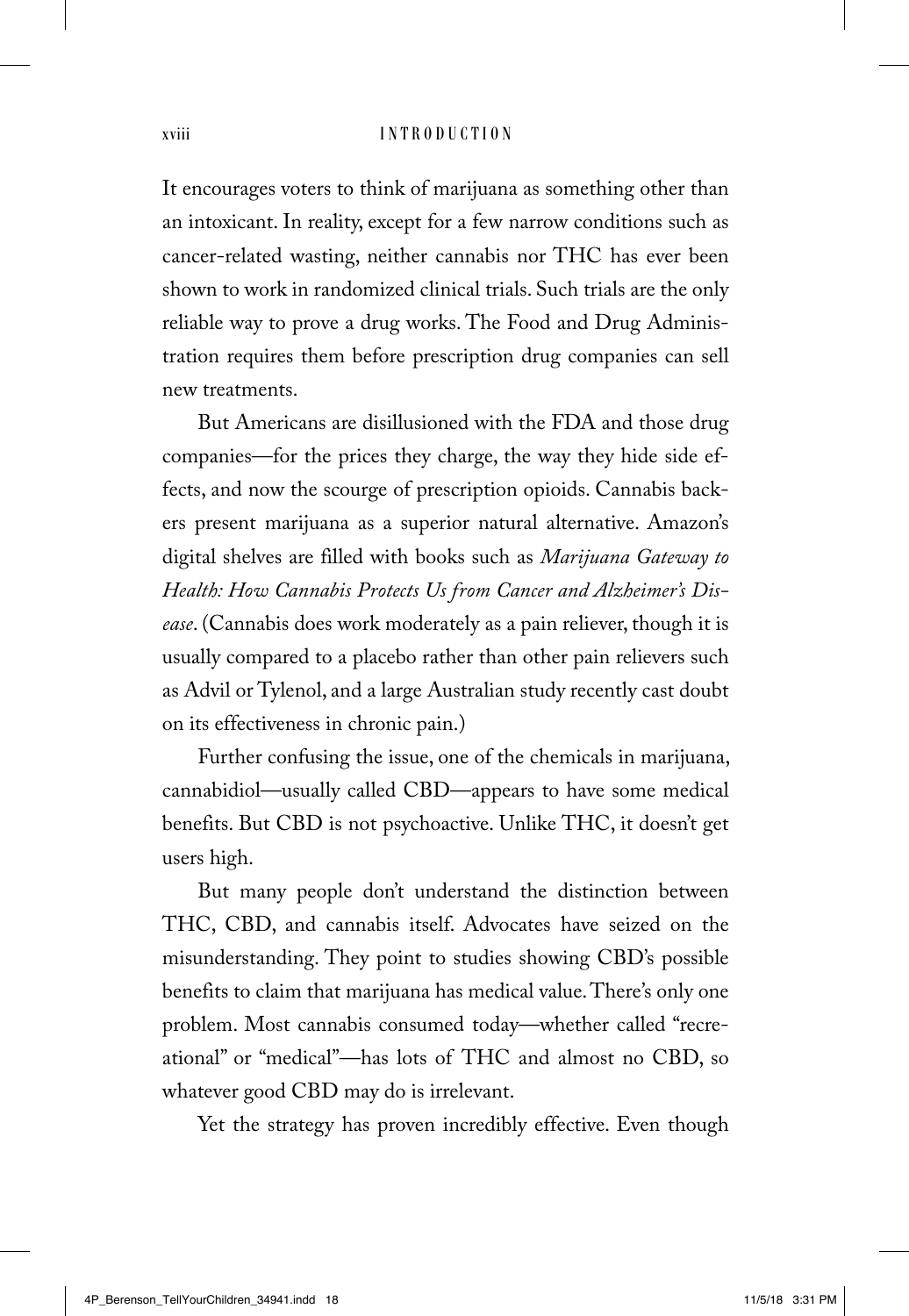the FDA has never approved marijuana for any medical use, almost all Americans believe that "medical marijuana" should be legal. Even in states where medical marijuana is not legal, the constant drumbeat that marijuana is medicine has led people to believe the drug is safe and driven up consumption. In 2017, almost 10 percent of American teens and adults used marijuana at least once a month, a rise of more than 60 percent from a decade before. In states where marijuana is legal, rates are significantly higher. As many as onethird of young adults in states like Colorado are past-month users.

Those users tend to use heavily—much more heavily than the average drinker uses alcohol. Only 1 drinker in 15, or about 7 percent, drinks daily or almost daily. In comparison, about 20 percent of all cannabis users use at that rate, a percentage that has soared since 2005. That year, about three million Americans used cannabis daily or almost daily. By 2017, the number topped eight million, approaching the twelve million daily or near-daily drinkers. In other words, casual use of cannabis has risen only moderately in the last decade. But heavy use has soared—almost tripling.

All those people are using cannabis that by historical standards is shockingly potent. Through the mid-1970s, most marijuana consumed in the United States contained less than 2 percent THC. Today's users wouldn't even recognize that drug as marijuana. Marijuana sold at legal dispensaries now routinely contains 25 percent THC. Imagine drinking martinis instead of near-beer to get a sense of the difference in power. Wax and shatter aren't even cannabis at all; they are near-pure THC that's been extracted from the plant.

But the change in potency and consumption patterns has happened so quickly that it has gone largely unnoticed by nonusers. Drawing on their own experience, many older Americans naturally

4P\_Berenson\_TellYourChildren\_34941.indd 19 11/5/18 3:31 PM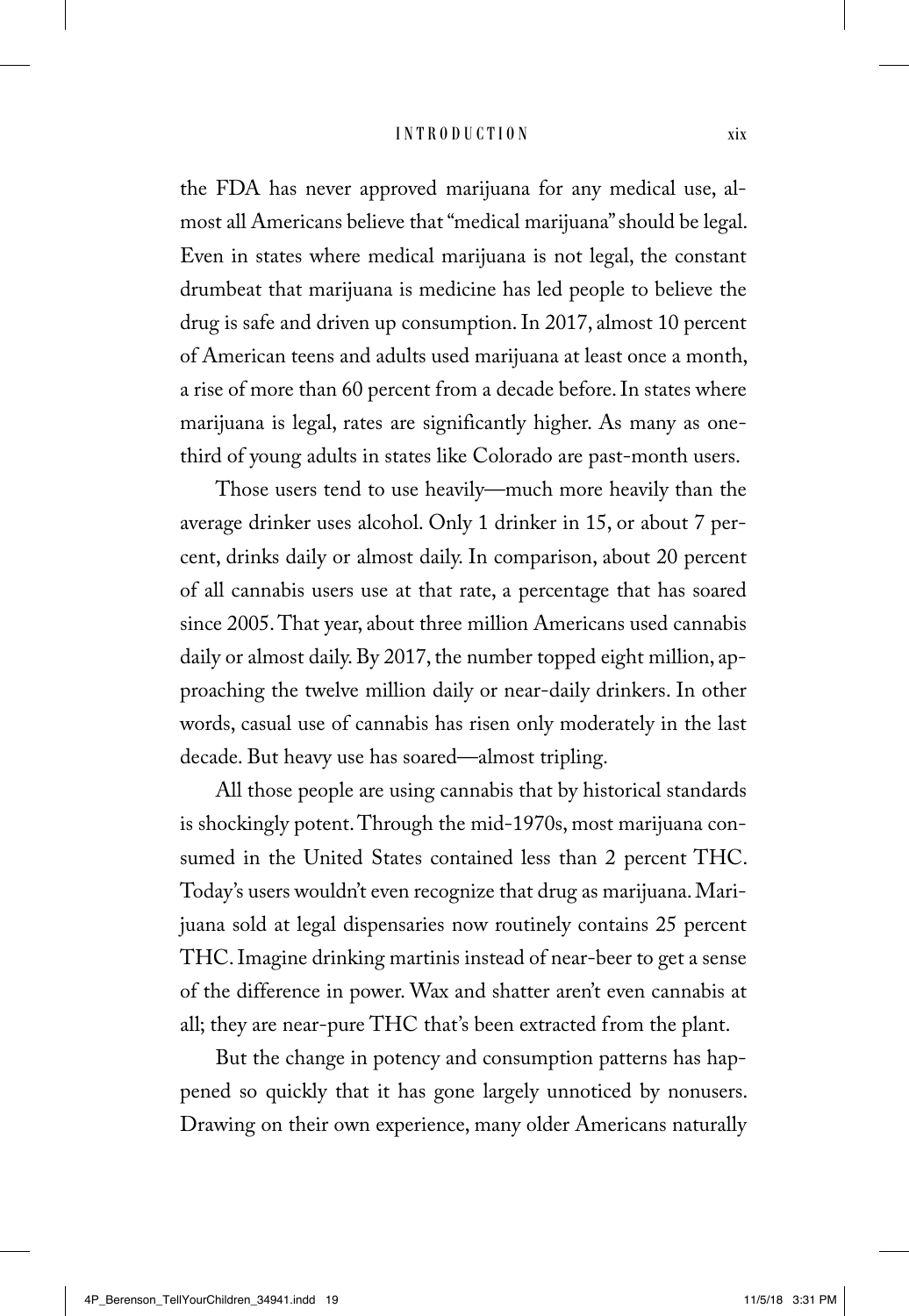#### $\mathbf{x} \mathbf{x}$  I n

think of marijuana as a relatively weak drug that most people consume only occasionally in social settings such as concerts—when the reverse is now true.

Legalization advocates also tirelessly argue that marijuana is safer than other drugs. "There are no documented deaths due to marijuana," Gary Johnson, the libertarian candidate for president, said in August 2016.

Johnson is wrong.

It is true that dying of a marijuana overdose is practically impossible, while opiate and alcohol overdoses kill tens of thousands of Americans a year. But immediate toxicity is only one measure of dangerousness. Almost nobody dies from chain-smoking a pack of Marlboro Reds either. Still, tobacco causes more deaths than any other drug, mostly from cancer and heart disease.

Similarly, cannabis can be lethal in many ways. A study based on hospital admission data found that marijuana sharply increases the risk of heart attacks after smoking. Case reports back that finding. The risk of marijuana-impaired driving appears higher than previously understood, too. In states that have legalized recreational marijuana, fatal car accidents where the drivers have only THC in their blood and not alcohol or other drugs are soaring.

The Centers for Disease Control compiles information from all the death certificates in the United States; its database shows that more than 1,000 people who died between 1999 and 2016 had cannabis or cannabinoids—and no other drugs—listed on their certificates as a secondary cause of death by poisoning. (That is the traditional method of counting fatal overdoses.) The number soared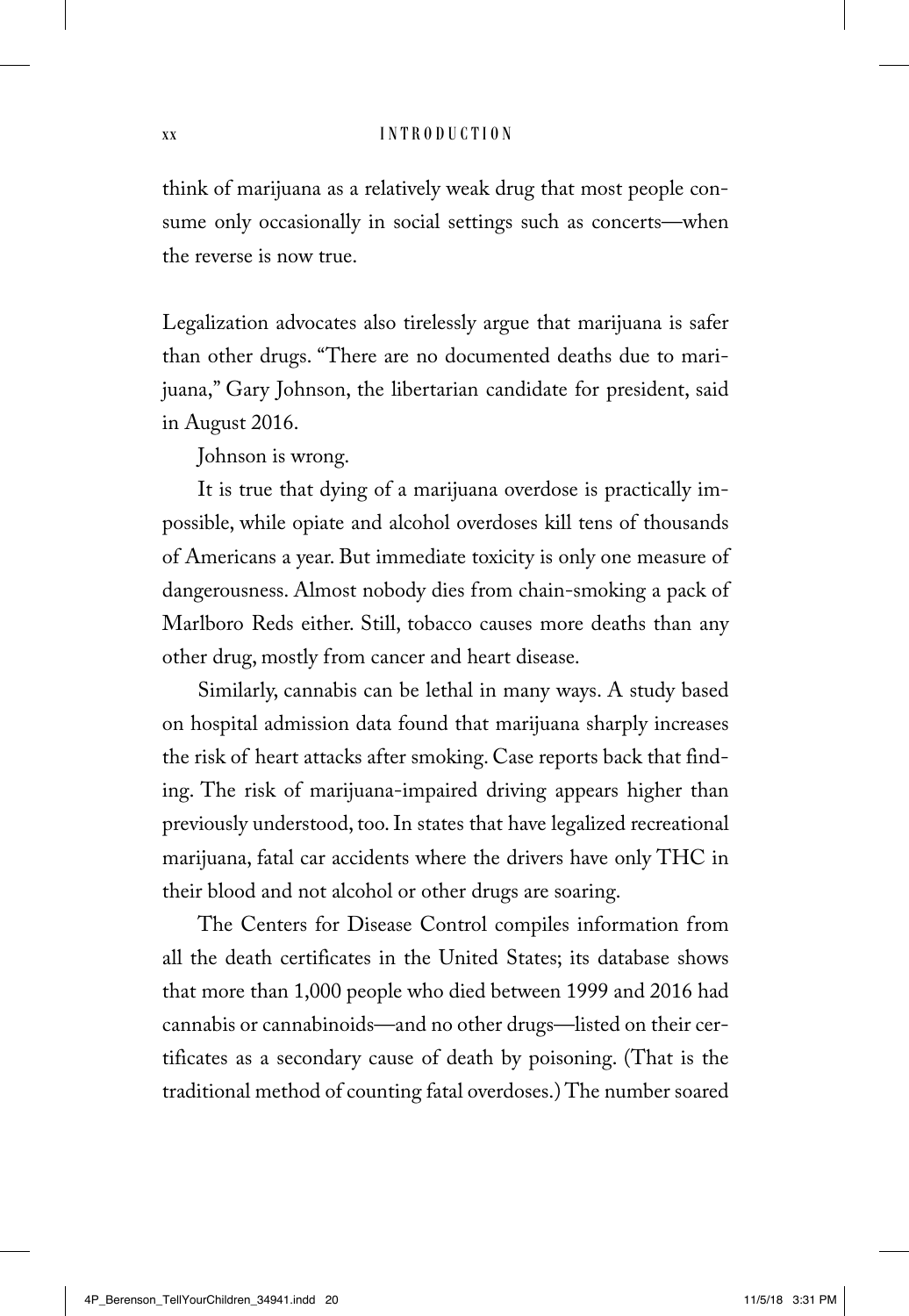from 8 in 1999 to 191 in 2016. British government statistics show a similar trend. There, 14 people died from overdoses related to cannabis alone between 2014 and 2016.

Those figures are a fraction of those who died from opiates. But they should put to rest the canard that marijuana has never killed anyone.

More recently, legalizers have argued marijuana can stem the opiate epidemic by weaning people off drugs like heroin. The theory cuts against generations of evidence—both anecdotal and scientific—that marijuana use often leads to the use of other drugs. In fact, the first efforts at marijuana legalization in the 1970s ended in part because cocaine use followed marijuana use sharply higher. Few serious researchers into drug addiction doubt this connection, though the reasons why remain hotly debated.

Yet the theory that marijuana can fix the opiate epidemic has become close to conventional wisdom since 2014, due largely to one paper that showed states that legalized medical marijuana before 2010 had a slower increase in opiate overdose deaths.

The finding is almost certainly misleading. More recent papers that incorporate post-2010 data show that opiate deaths are rising as fast or faster in states that have legalized medical cannabis. A New York University professor and I analyzed overdose and drug use data ourselves and found that states that had higher marijuana use had slightly more opiate deaths and significantly more cocaine use. Other recent studies that look at individuals over time—a much more powerful method of showing cause-and-effect than examining state-level data—also show a strong link between marijuana and opiate use.

4P\_Berenson\_TellYourChildren\_34941.indd 21 11/5/18 3:31 PM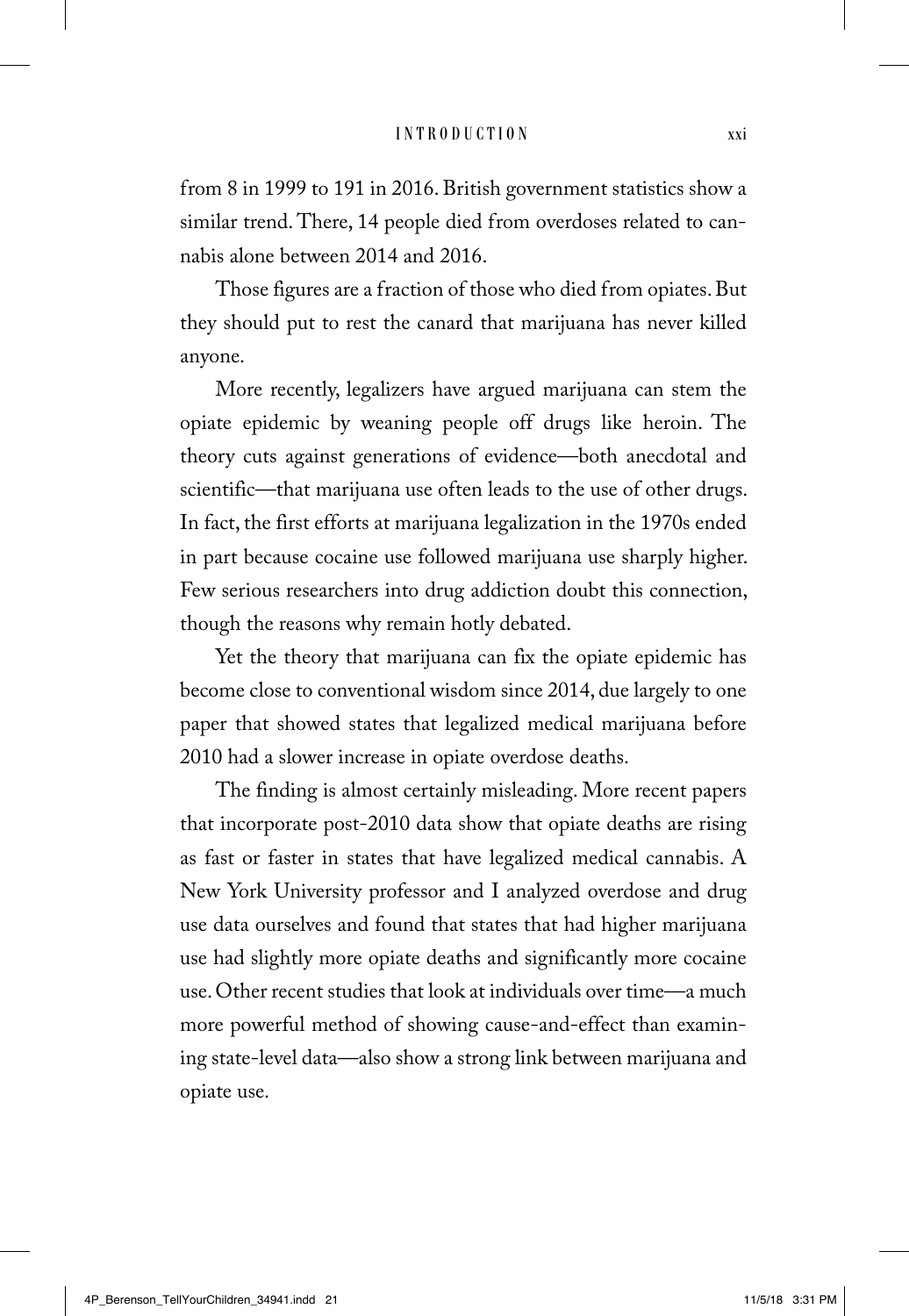The trend found in the 2014 paper probably results from geographic coincidence. The opiate epidemic started in Appalachia, while the first states to approve medical marijuana were in the West. Once states east of the Mississippi approved medical marijuana and the opiate epidemic spread the other way, the finding vanished.

Yet the more recent evidence has received almost no attention. Meanwhile, the 2014 paper—based on data that is now almost a decade old and has been proven wrong—continues to be quoted widely. And no one seems to have noticed that the United States and Canada, the two big Western countries that have by far the worst opioid epidemics, also have by far the highest rates of cannabis use.

The misinformation about marijuana and opiates is part of a much bigger issue. The marijuana lobby brands itself as young, hip, and diverse. Cannabis activists are woke, seeing through government propaganda. Never mind that scientists at the National Institute on Drug Abuse go out of their way these days to offer measured assessments of marijuana's risks and benefits.

The propaganda comes mostly from pro-cannabis groups.

Especially on the issue of cannabis and mental illness. The Drug Policy Alliance offers "10 Facts About Marijuana" on its website, including this question: "Does marijuana negatively impact mental health?"

Its answer: "There is no compelling evidence that marijuana causes some psychiatric disorders in otherwise healthy individuals  $\dots$  [T] hose with mental illness might actually be selfmedicating with marijuana."

xxii I N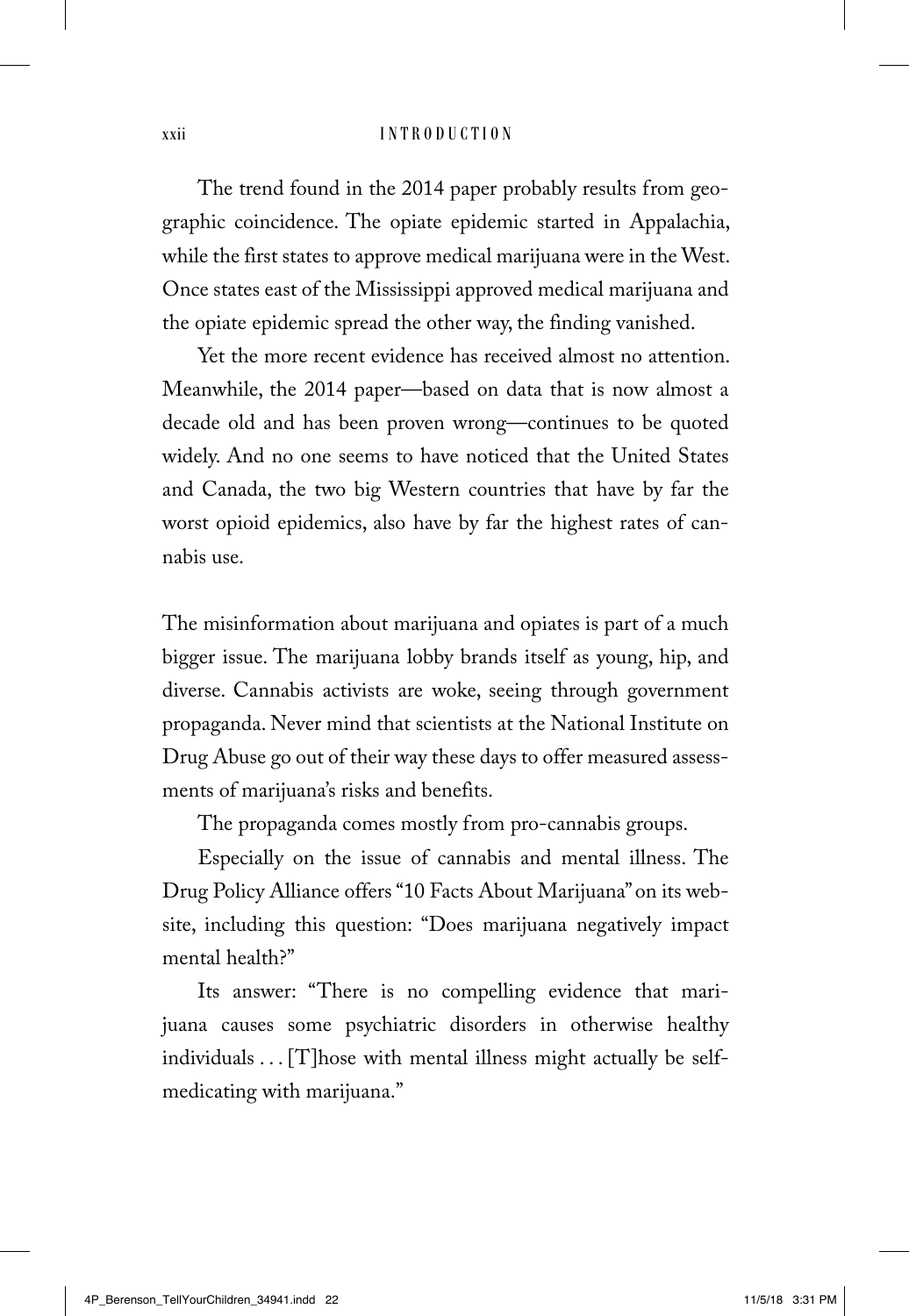A reassuring answer, especially considering the DPA claims it promotes "policies that are grounded in science."

Too bad it's not true.

I am not a scientist or physician. But I covered the prescription drug industry for the *New York Times* for years. I learned how to read studies and research papers—and how to ask scientists about drug risks and side effects. Still, as I mentioned, when I began researching marijuana, mental health, and violence, I didn't expect much.

I was wrong.

On some level, what's strange is how obvious the link has been, and for how long. Hundreds of years before psychiatrists examined the intersection of brain and mind, before statisticians learned to tease out cause and effect, before chemists discovered THC, ordinary people all over Asia and the Middle East knew about cannabis. They viewed it like opium, a drug that offered euphoria—at a price. Opium and its derivatives caused users to become physically addicted and led to deadly overdoses. Cannabis produced insanity and violence.

The first comprehensive reference guide to herbs and drugs ever created, a Chinese pharmacopeia called the *Pen-ts'ao Ching*, warned that excessive cannabis smoking caused "seeing devils." By about 100 AD, Chinese physicians believed the drug "stimulate(d) uncontrollable violence and criminal inclinations," according to a botanist who wrote a 1974 paper on cannabis in China. In the Middle East and North Africa, people noted similar effects.

Almost two thousand years later, the evidence is still mounting. Dozens of well-designed studies have linked marijuana with psychosis and schizophrenia. Researchers have found marijuana users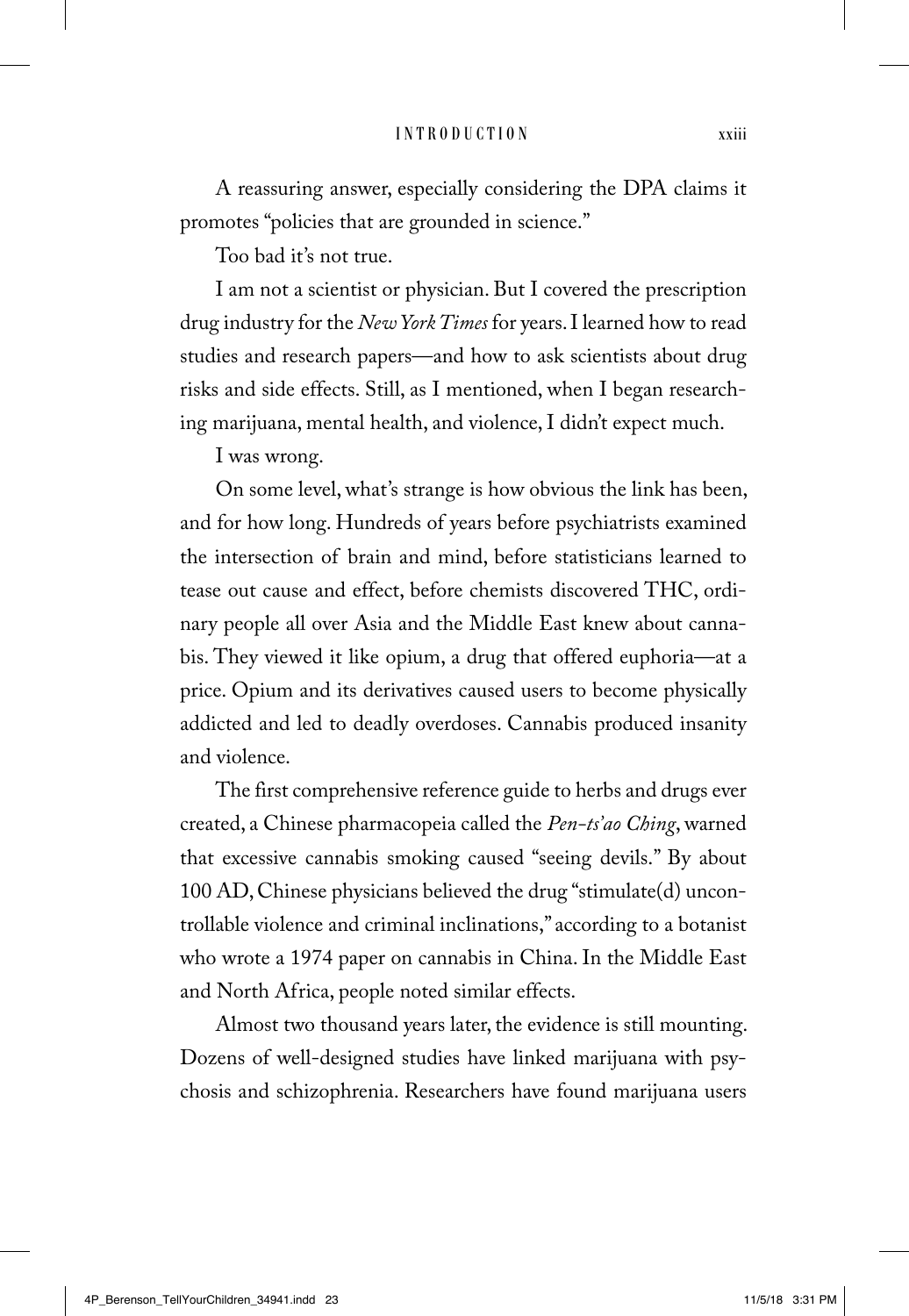#### xxiv I N

are much more likely to develop schizophrenia. People with the disease suffer more frequent and severe relapses if they smoke.

Even so, doctors and scientists have much to learn about the link between cannabis and mental illness. Most people will never have a psychotic episode while using marijuana. Some will have temporary breaks from reality. But an unlucky minority of users will develop full-blown schizophrenia. At this point, doctors have no way of predicting who they will be.

The long, complex, and diligent quest by scientists and psychiatrists to understand the link between marijuana and psychosis is a crucial part of what you are about to read. But—spoiler alert—the connection has been proven. Arguably the most important finding of all came in 2017, when the National Academy of Medicine issued a 468-page research report titled "The Health Effects of Cannabis and Cannabinoids."

Formerly called the Institute of Medicine, the academy is a nonprofit group that charters committees to examine scientific questions. Committee members serve as volunteers and are supposed to be unbiased and free of conflicts of interest. Their reports are the gold standard for scientific research and medical practice in the United States.

To produce the cannabis report, sixteen professors and doctors worked with a staff of thirteen for more than a year. It was the first time the academy had looked at the health effects of marijuana since 1999. The committee examined thousands of studies and papers and was careful not to overstate the evidence in either direction. For example, it reported that marijuana does not appear to cause lung cancer.

That's the good news. On mental health, the report is far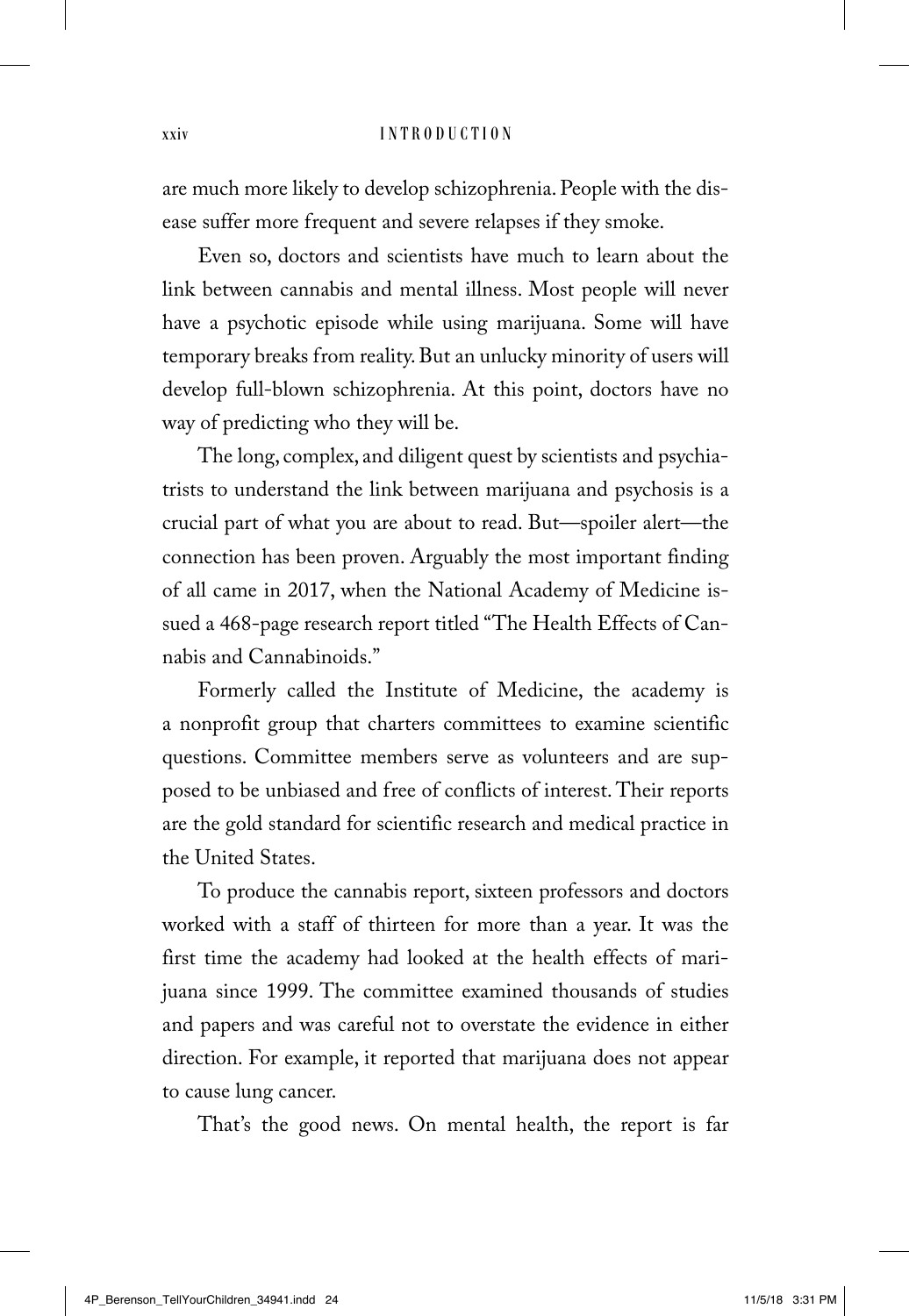grimmer. The committee found strong evidence that marijuana causes schizophrenia and some evidence that it worsens bipolar disorder and increases the risk of suicide, depression, and social anxiety disorder. "Cannabis use is likely to increase the risk of developing schizophrenia and other psychoses; the higher the use, the greater the risk," the scientists concluded.

The higher the use, the greater the risk. In other words, marijuana in the United States has become increasingly dangerous to mental health in the last fifteen years, as millions more people consume higher-potency cannabis more frequently.

Yet cannabis advocates will not concede the issue. They argue cannabis use has risen since the 1960s, while psychosis has not. "Rates of schizophrenia and other psychiatric illnesses have remained flat even during periods of time when marijuana use rates have increased," the Drug Policy Alliance claims.

In reality, crucial and largely unnoticed data and research suggest otherwise.

Finding out how many Americans had a heart attack or were diagnosed with cancer last year is easy. The federal government compiles and publicizes those figures. Finding a similar count for schizophrenia or other severe mental illness is impossible. Not hard. Impossible. No one tracks psychotic disorders. Not the National Institute of Mental Health. Not the Centers for Disease Control. And not the states.

In Washington state, which until 2018 was the largest state to have legalized cannabis, not only does the health department not count schizophrenia, Dr. Cathy Wasserman—the state epidemiologist for noninfectious conditions—says she doesn't see how it could.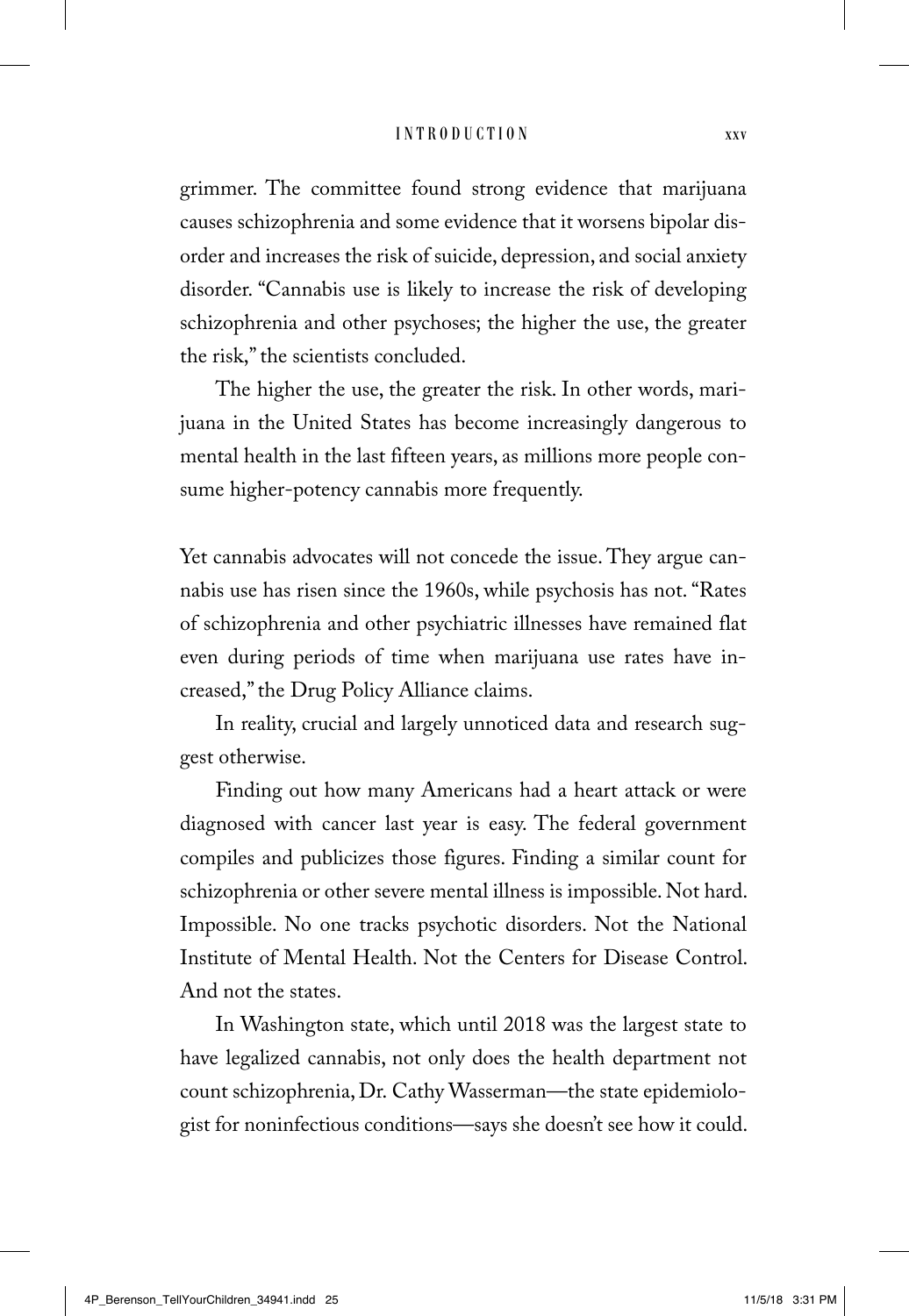"I do not believe we could develop valid and reliable statewide estimates," Wasserman says. Health laws strongly protect mental health information. Plus, no definite test for schizophrenia exists. No brain scan or blood sample confirms it. It's a "clinical" diagnosis. Doctors make it based on how someone is acting. Many people with schizophrenia are never diagnosed at all. They simply wind up in prison.

So maybe the rate of schizophrenia in the United States isn't increasing. But one important figure suggests it is. The number of people showing up at hospitals with psychosis has soared since 2006, alongside marijuana use.

Emergency rooms saw a 50 percent increase in the number of cases where someone received a primary diagnosis of a psychotic disorder between 2006 and 2014, the most recent year for which full data is available. By 2014, more than 2,000 Americans every day showed up or were brought to emergency rooms for schizophrenia and other psychoses—810,000 people in all.

Worse, the number of emergency room visitors who were diagnosed primarily with psychosis and secondarily with problems with cannabis tripled over that period, from 30,000 to 90,000. By 2014, 11 percent of Americans who showed up in emergency rooms with a psychotic disorder also had a secondary diagnosis of marijuana misuse. (That figure has never previously been reported. It comes from an analysis of federal data that the NYU professor and I conducted.) It doesn't come close to including everyone who used marijuana, only those whose abuse or dependence was so severe that emergency room physicians could diagnose it. Most of those people had no other drug problems diagnosed, only marijuana.

Studies from Denmark and Finland—two countries where

xxvi I N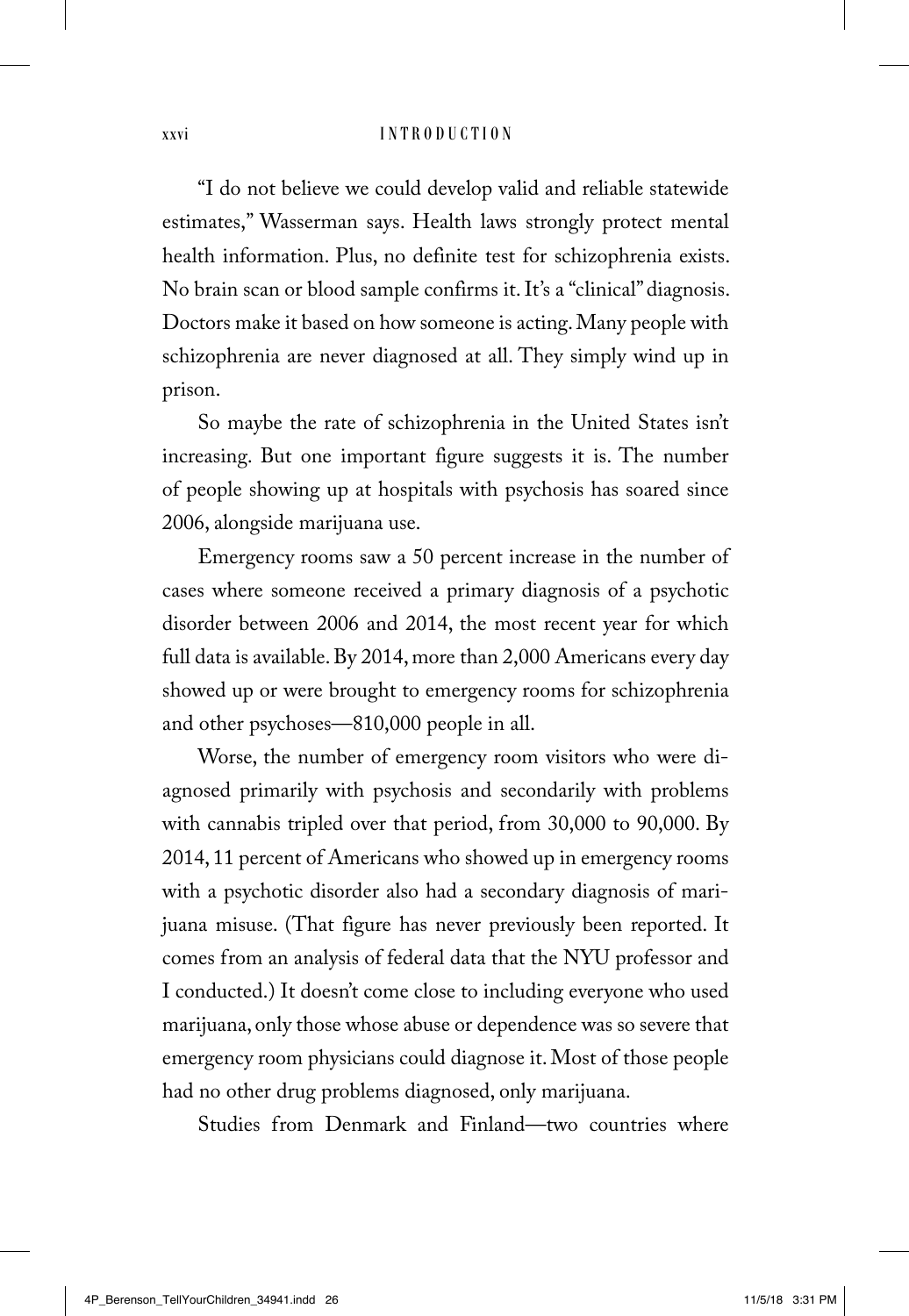mental illness cases can be counted accurately on a national basis have also shown recent increases in schizophrenia diagnoses, following rising cannabis use. But those studies have received almost no attention. And last fall, a 70,000-person federal survey showed skyrocketing rates of serious mental illness among young adults in the United States, the same people who are most likely to use cannabis. The survey showed that 2.6 million Americans aged 18 to 25 met the criteria for serious mental illness in 2017, 7.5 percent of all Americans in that age group. The percentage has doubled in the last decade. Older and younger Americans, who are less likely to use, have shown much smaller increases.

In fact, as the evidence has mounted, public attitudes toward marijuana safety have gone the other way. The confusion is easy to understand. Take cigarettes and cancer. Smoking causes the vast majority of lung cancers. Yet researchers and doctors needed decades to see the connection, decades more to prove it. Science is hard work.

The opioid crisis has also deflected attention from the new research. For health and law enforcement agencies, the effects of rising marijuana use are a slow-motion problem. The 70,000 annual drug overdose deaths are an immediate emergency.

"The size and scope of the opioid crisis has distracted people," says Dr. Nora Volkow, director of the National Institute on Drug Abuse. But the legalization lobby—and its supporters in the media—sure haven't helped.

In 2011, a 22-year-old named Jared Lee Loughner shot Congresswoman Gabrielle Giffords in Tucson, Arizona, wounding her and killing six other people. Loughner was mentally ill and had frequently smoked. But when a commentator named David Frum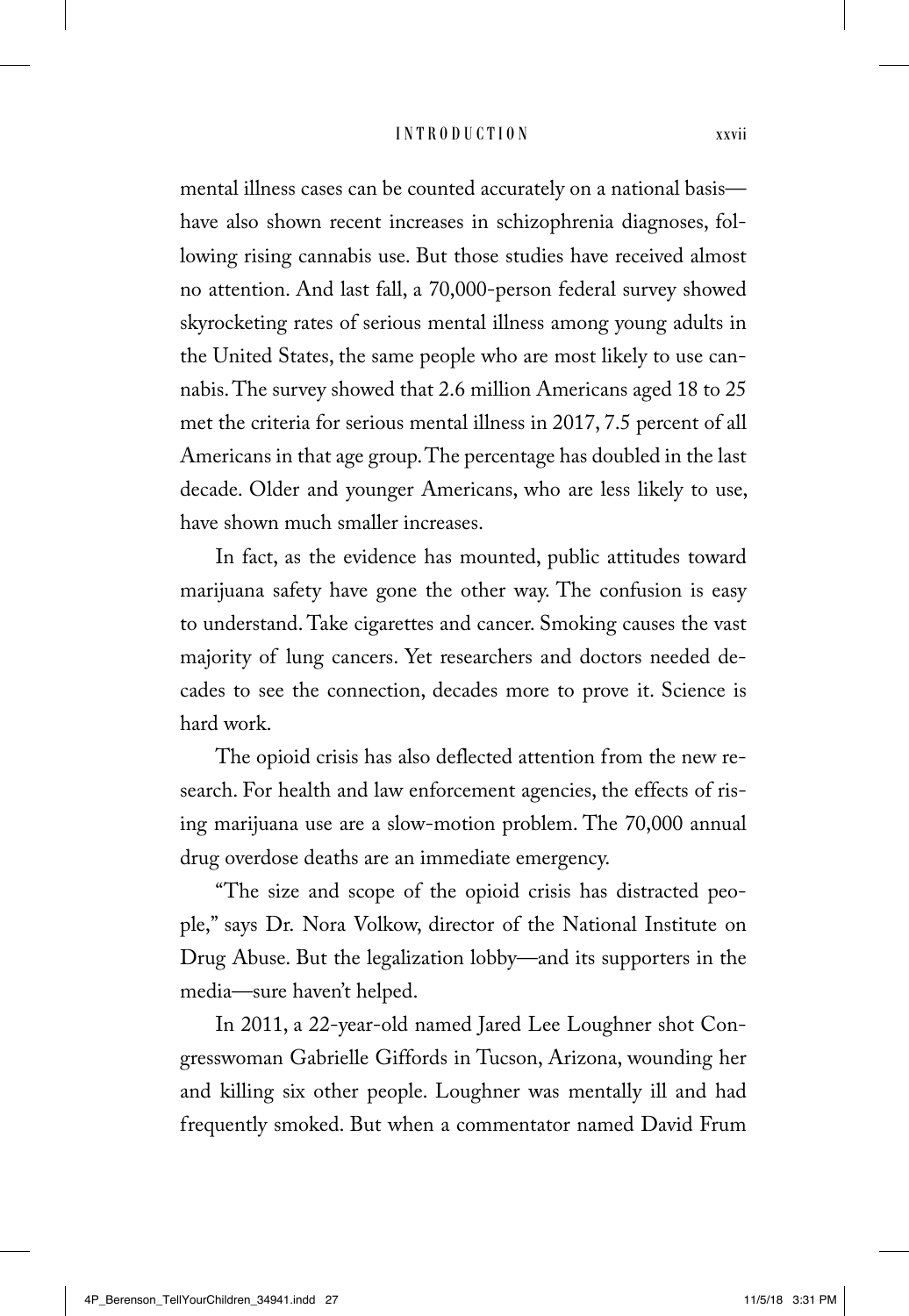### xxviii INTRODUCTION

raised the potential link, he was roundly mocked. *The Atlantic* magazine called Frum's theory one of the "5 Strangest Explanations for Jared Loughner's Attack," along with suggestions that heavy metal songs might be responsible.

The reaction to Loughner's case is the rule, not the exception. Marijuana's advocates have the money, the cultural gatekeepers, and the elite media. The *Washington Post*—not *High Times*, the *Washington Post*—runs headlines such as "Marijuana May Be Even Safer Than Previously Thought, Researchers Say" and "11 Charts That Show Marijuana Has Truly Gone Mainstream."

Because everybody knows that if you smoke too much, you just eat Doritos until you fall asleep. Everybody knows *Reefer Madness* is a joke. Cops just want excuses to put black people in jail. And everybody knows marijuana should be legal.

The great villain in the story legalizers tell about prohibition is Harry Anslinger. Anslinger served as the head of the Federal Bureau of Narcotics—the predecessor of the modern Drug Enforcement Administration (DEA)—from 1930 to 1962. Anslinger once wrote that:

Addicts may often develop delirious rage during which they are temporarily and violently insane . . . this insanity may take the form of a desire for self-destruction or a persecution complex to be satisfied only by the commission of some heinous crime.

The marijuana lobby views Anslinger as a racist anticannabis fanatic who exaggerated the drug's dangers to convince Congress to prohibit it.

They're partly right.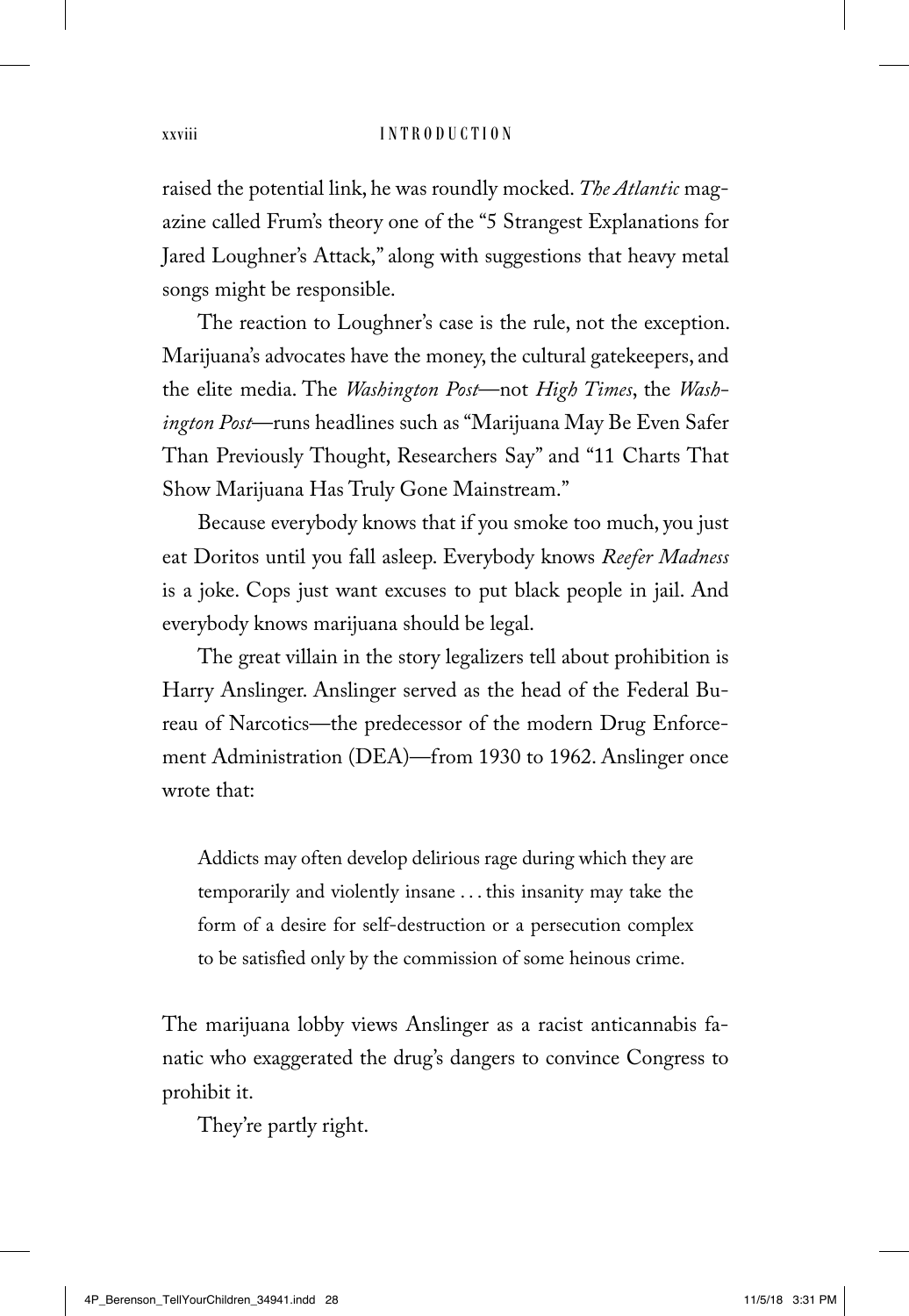Anslinger was openly racist, and marijuana's association with immigrants from Mexico undoubtedly fueled the drive for prohibition.

Yet Mexico itself criminalized marijuana *seventeen years before*  the United States, in 1920, after Mexican lawmakers became convinced the drug caused mental illness and violence. Were those lawmakers motivated by anti-Hispanic prejudice too? Advocates for legalization have been too busy mocking Anslinger to wonder if he might be right.

Because the "delirious rage" he describes sounds a lot like psychosis. And the "heinous crime" he mentions is happening far more often than anyone understands. Raina Thaiday's case is exceptional only because she had so many victims.

If you were shaking your head before, you're really shaking it now, I imagine.

I don't blame you. Almost no one—not even the police officers who deal with it every day, not even most psychiatrists—publicly connects marijuana and crime. We all know alcohol causes violence, but somehow, we have grown to believe that marijuana does not, that centuries of experience were a myth. As a pediatrician wrote in a 2015 piece for the *New York Times* in which he argued that marijuana was safer for his teenage children than alcohol: "People who are high are not committing violence."

But they are. Almost unnoticed, the studies have piled up. On murderers in Pittsburgh, on psychiatric patients in Italy, on tourists in Spain, on emergency room patients in Michigan. Most weren't even designed to look for a connection between marijuana and violence, because no one thought one existed. Yet they found it.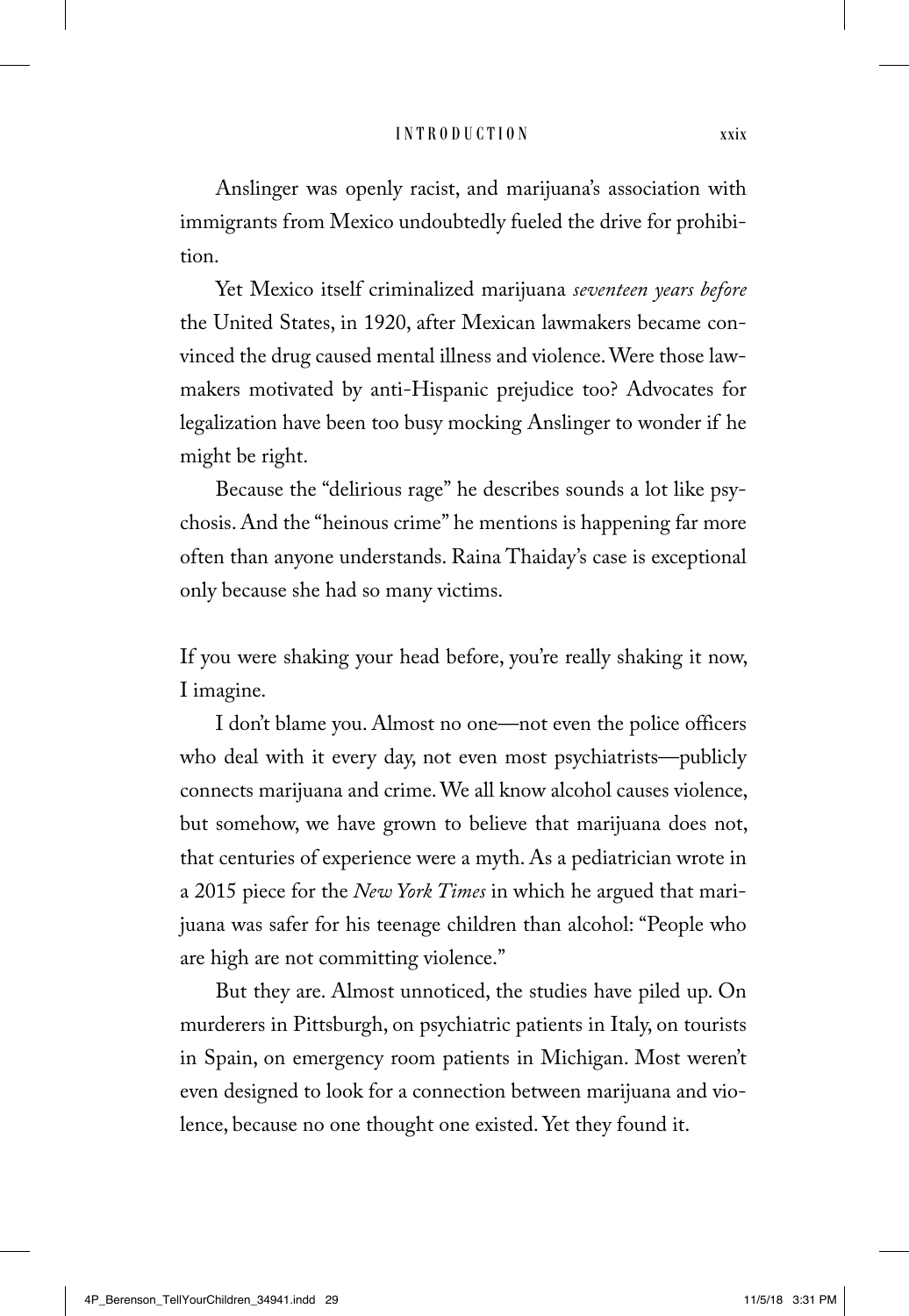### xxx ALEX BERENSON

In many cases, they have even found marijuana's tendency to cause violence is greater than that of alcohol. A 2018 study of people with psychosis in Switzerland found that almost half of cannabis users became violent over a three-year period; their risk of violence was *four times* that of psychotic people who didn't use*.*  (Alcohol didn't seem to increase violence in this group at all.)

The effect is not confined to people with preexisting psychosis. A 2012 study of 12,000 high school students across the United States showed that those who used cannabis were more than three times as likely to become violent as those who didn't, surpassing the risk of alcohol use. Even worse, studies of children who have died from abuse and neglect consistently show that the adults responsible for their deaths use marijuana far more frequently than alcohol or other drugs—and far, far more than the general population. Marijuana does not necessarily cause all those crimes, but the link is striking and large.

We shouldn't be surprised.

The violence that drinking causes is largely predictable. Alcohol intoxicates. It disinhibits users. It escalates conflict. It turns arguments into fights, fights into assaults, assaults into murders.

Marijuana is an intoxicant that can disinhibit users, too. And though it sends many people into a relaxed haze, it also frequently causes paranoia and psychosis. Sometimes those are short-term episodes in healthy people. Sometimes they are months-long spirals in people with schizophrenia or bipolar disorder.

And paranoia and psychosis cause violence. The psychiatrists who treated Raina Thaiday spoke of the terror *she* suffered, and they weren't exaggerating. Imagine voices no one else can hear screaming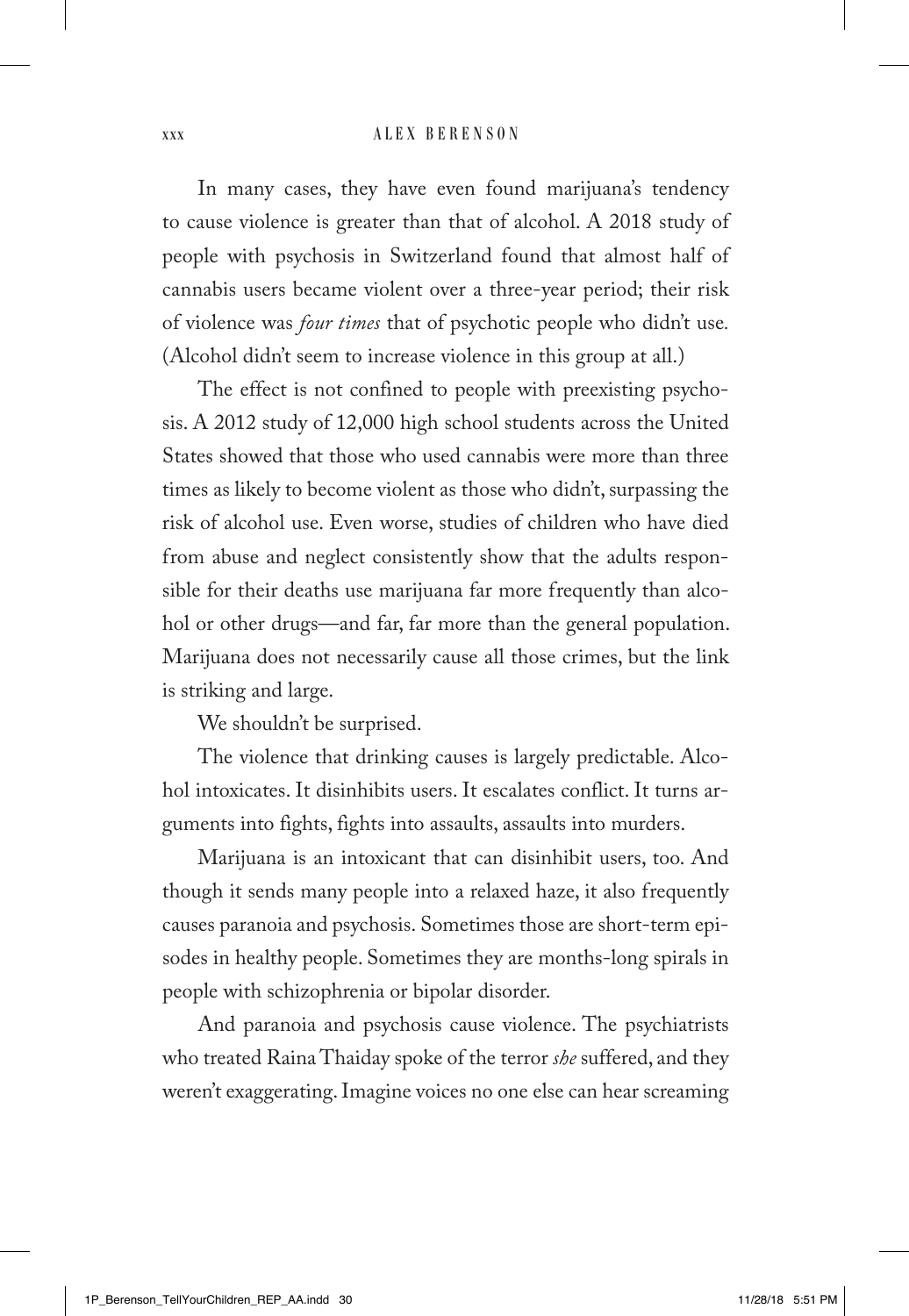at you. Imagine fearing your food is poisoned or aliens have put a chip in your brain.

When that terror becomes too much, some people with psychosis snap. But when they break, they don't escalate in predictable ways. They take hammers to their families. They decide their friends are devils and shoot them. They push strangers in front of trains. The homeless man mumbling about God frightens us because we don't have to be experts on mental illness and violence to know instinctively that *untreated psychosis is dangerous.*

And finding violence and homicides connected to marijuana is all too easy.

Before legalization passed in states like Washington, advocates claimed that it might reduce crime. In the years since, politicians—and even some social scientists relying on very oddly constructed research have claimed that violence *has* fallen in states that have legalized for recreational use. When he introduced a bill to legalize marijuana nationally in 2017, Cory Booker, a Democratic senator from New Jersey, said that those states "are seeing decreases in violent crime."

Booker is wrong. Completely.

All four of the states that legalized in 2014 and 2015—Alaska, Colorado, Oregon, and Washington—have seen sharp increases in murders and aggravated assaults since legalization. Combined, the four states saw a 35 percent increase in murders and a 25 percent increase in assaults between 2013 and 2017, far outpacing the national trend, even after adjusting for changes in population. (Across the United States, murders have risen 20 percent and aggravated assaults 10 percent over that period.) Knowing exactly how many of these crimes are related to marijuana is impossible without researching

1P\_Berenson\_TellYourChildren\_REP\_AA.indd 31 11/28/18 5:51 PM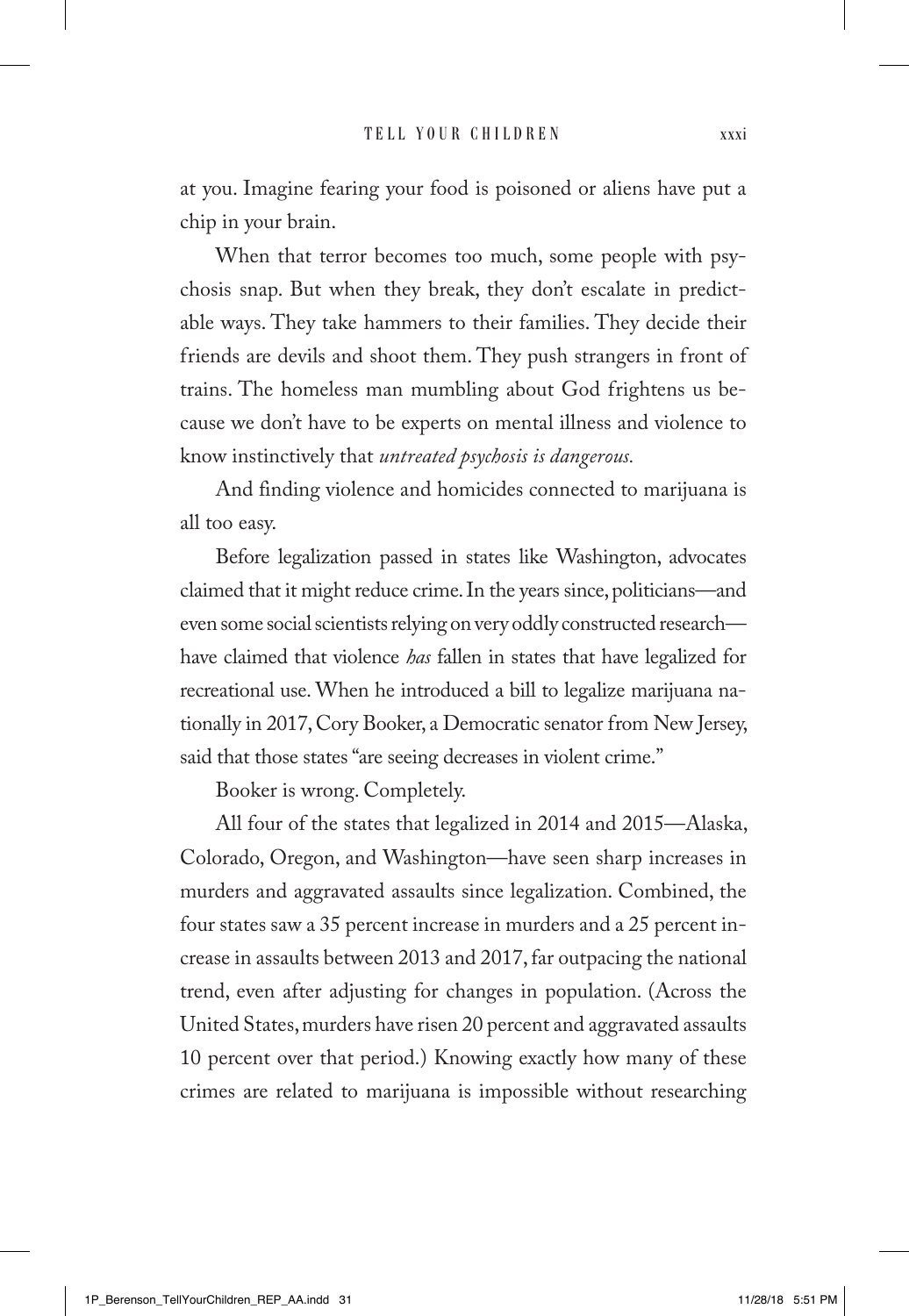each of them in detail, but police reports and arrest warrants show a clear connection in many cases.

In 2004, as a *New York Times* reporter, I investigated the electric stun guns known as Tasers. Taser International, their manufacturer, said they were "non-lethal." Yet people kept dying after being shocked. I talked to experts on electricity and the heart who said the shocks might kill.

Turned out Taser had done little research on the dangers of its weapons. Still, the company wouldn't acknowledge any risk. As far as I could tell, its logic went like this:

- 1. Tasers don't kill.
- 2. No one has ever died from being shocked.
- 3. Therefore, Tasers couldn't have killed this person either.
- 4. Therefore, Tasers don't kill.

Rinse and repeat.

Eventually, Taser had to bend to reality. Too many studies and autopsies raised the connection. The weapons now carry prominent warnings of their cardiac risks.

The people fighting to legalize marijuana believe as deeply in their cause as the brothers who ran Taser. In a 2013 interview with *Rolling Stone,* Ethan Nadelmann called prohibition an "absurdity" and "fundamentally wrong." In April 2017, he called legalization "a battle about sovereignty over our minds and bodies."

I interviewed Nadelmann repeatedly for this book. I liked him. He's not trying to get rich off legalization. And his concerns are impossible to discount. Maybe the racial disparities in marijuana arrests are so overwhelming that every other factor pales. Maybe we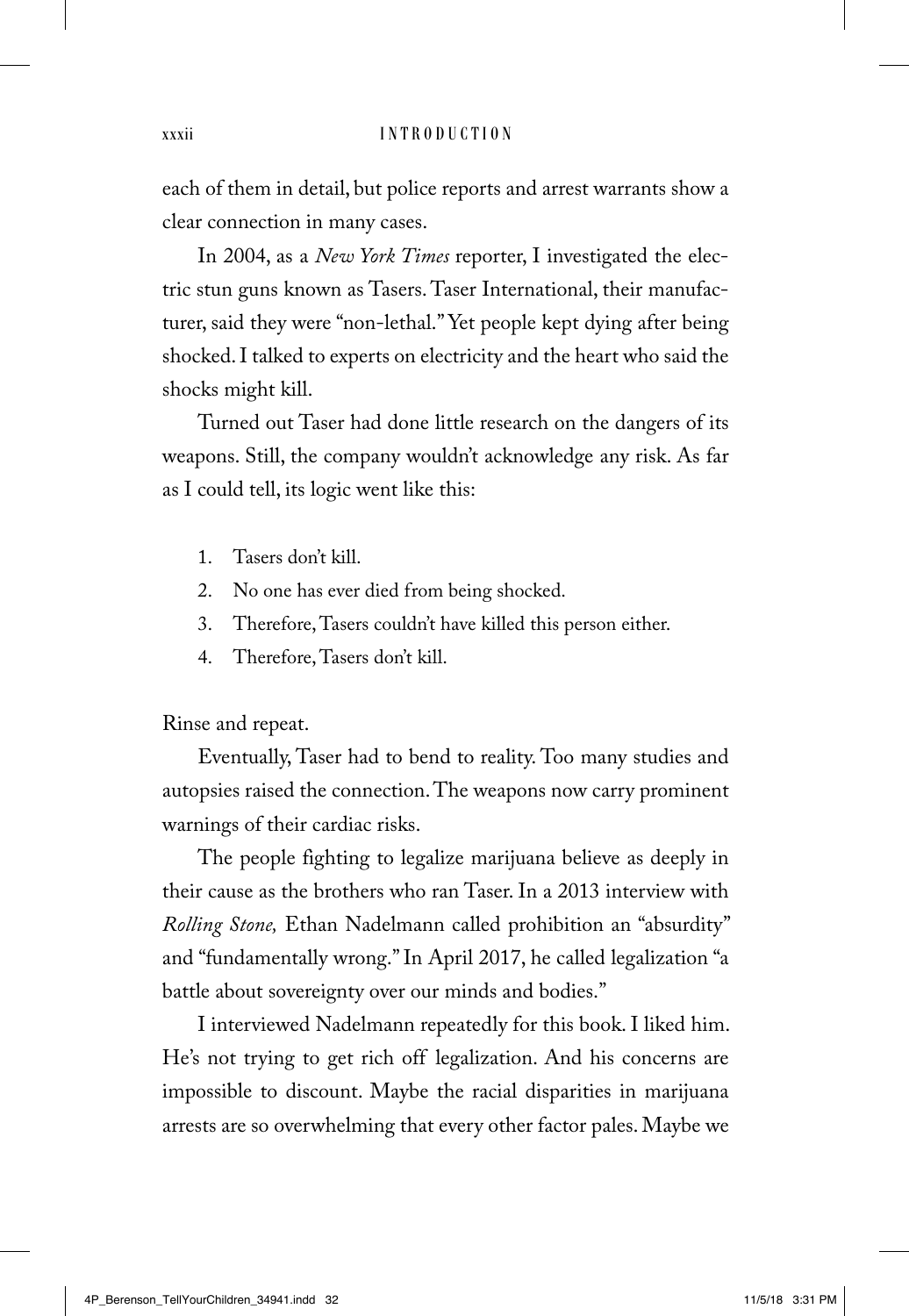should let people find pleasure where they can by using a drug that is only moderately dangerous to most adults, as we do with alcohol. After all, schizophrenia usually develops before 30. No one disputes that occasional use of marijuana by people over 25 is generally safe.

But if Nadelmann and the rest of the marijuana lobby are so certain legalization is not just the right public policy decision but a moral imperative, why won't they be *honest* about the risks? Why won't they admit that legalizing marijuana, especially in its current high-THC form, amounts to running a giant real-time experiment on the brains of adolescents and young adults?

The reason, of course, is that they are trying to legalize a drug the United States has banned for eighty years. The Marijuana Policy Project brags, *"We change laws!"* And they know nothing would slow the rush to legalization faster than admitting that cannabis is connected to mental illness and violence, often of a particularly disturbing variety.

So, they offer the same circular argument as Taser did.

- 1. Marijuana doesn't cause schizophrenia.
- 2. It never has.
- 3. It never will.
- 4. Therefore, marijuana can't have caused this person to become psychotic, or the violence that followed.
- 5. Therefore marijuana doesn't cause schizophrenia.

### But it does.

Researchers are still trying to figure the magnitude of the risks. They agree the connection between marijuana and psychosis is not as strong as that between tobacco and lung cancer. The best guess

4P\_Berenson\_TellYourChildren\_34941.indd 33 11/5/18 3:31 PM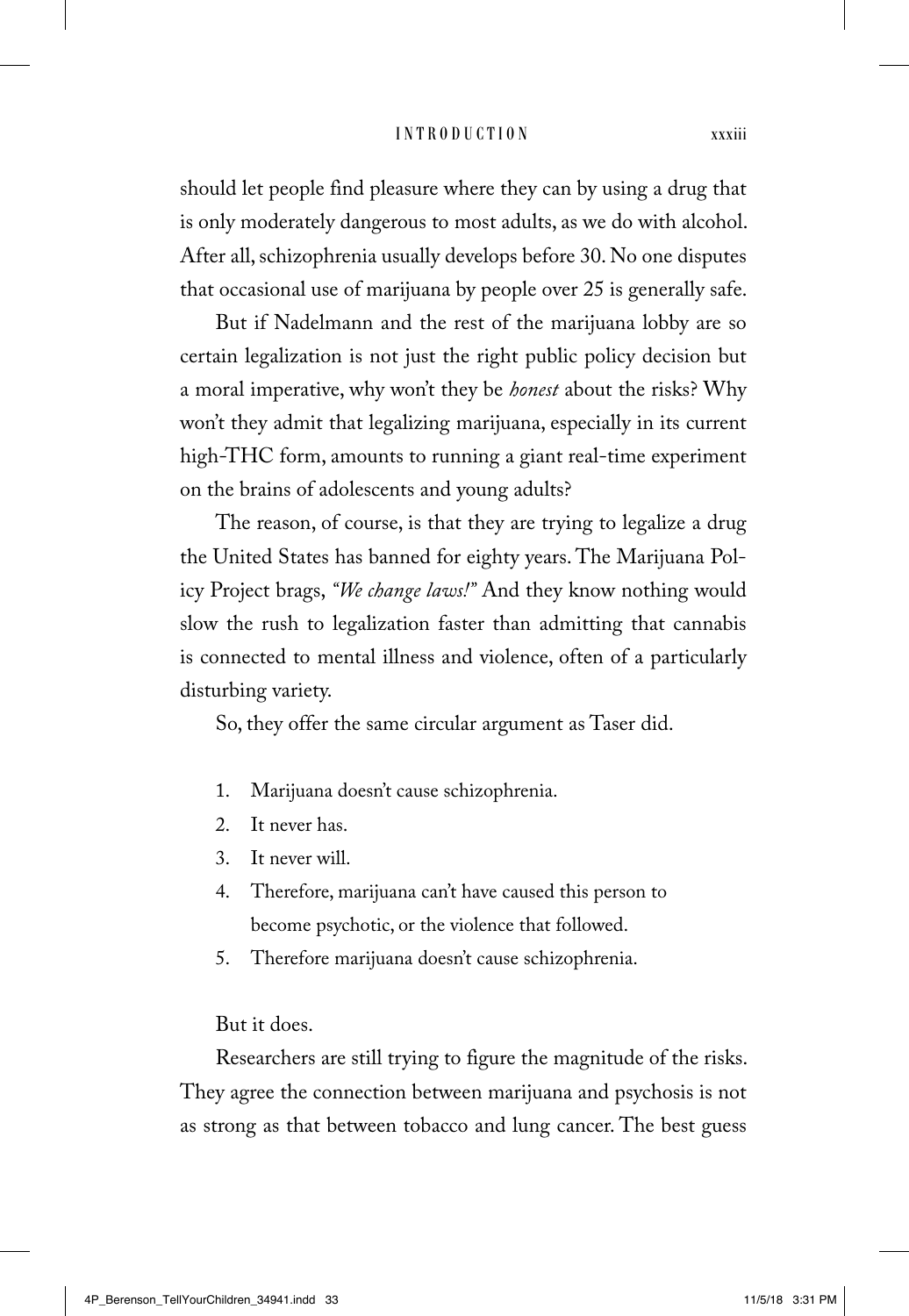#### xxxiv INTRODUCTION

is that adolescent marijuana use raises the risk of schizophrenia between two- and six-fold. The great majority of teenagers who use marijuana will not develop the disorder.

Still, the recent hospital data, the spike in serious mental illness among young adults in the 2017 federal survey, and the studies from Denmark and Finland are not comforting. Clinically meaningful psychosis—including schizophrenia, psychotic depression, and bipolar disorder with psychosis—probably affects as many as 4 percent of people, or 1 in 25. (That figure does not mean 4 percent of the population is psychotic at any time. Even people with severe schizophrenia are not ill all the time, thankfully. And some people with less severe forms of psychosis can control their symptoms with medication or even recover fully.)

Jim van Os, a Dutch psychiatrist and epidemiologist and the author of a 2002 study on cannabis and psychosis, suggests that in countries with heavy use, marijuana could already be responsible for as much as 10 percent of psychosis in all its forms. In other words, as many as one extra person in 250 may develop psychosis from cannabis use. Considering the 11 percent figure from the hospital data, van Os's estimate seems conservative, if anything.

Even at 10 percent, the numbers are striking. The United States is a big country. About 40 million Americans were born in the last decade. An increase of 0.4 percent in psychosis would mean an extra 160,000 of those kids will suffer debilitating mental illness by 2040 or so. Many thousands of those will wind up committing murder and other violent crime. That figure doesn't account for other mental health problems marijuana might cause, like depression or suicidality, or decreases in IQ or memory.

And though schizophrenia generally develops in the late teens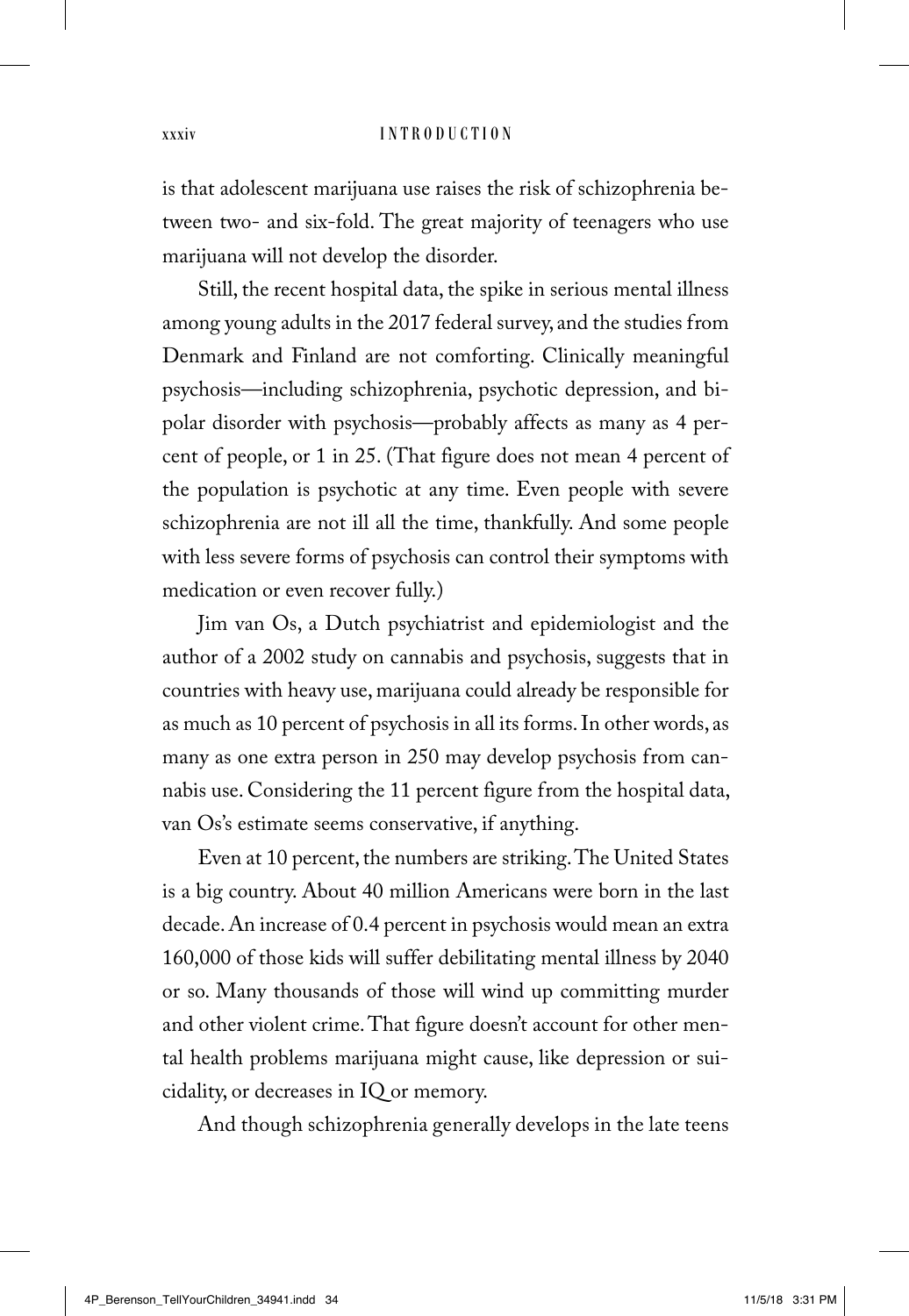or twenties, evidence is mounting that prolonged, heavy cannabis use can lead to psychotic disorders for previously healthy adults outside the normal window for the disease. Van Os's 2002 survey of Dutch adults showed that adult users were far more likely to develop psychosis than nonusers. A more recent study of newly diagnosed psychosis in states with high cannabis use showed a surprising number of adults over 30 receiving diagnoses. Given the soaring number of heavy users smoking high-THC cannabis or THC extracts, millions of adults may be putting themselves at risk.

No wonder the cannabis lobby has done everything it can to shout down discussion of this issue.

When I told friends I was writing this book, they sometimes asked if it was "balanced."

The short answer is no. Not balanced doesn't mean inaccurate, dishonest, or in any way untruthful. But if you want to read about the way marijuana legalization will provide jobs, or anecdotes from people who believe that smoking cured their celiac disease, or discussions of the relative merits of indica and sativa strains, this book will disappoint you.

Maybe I'm too cynical, but I believe most people smoke marijuana for the same reason they drink alcohol or use any other drug: because they like to get high. Because *we* like to get high. The impulse for intoxication and chemical euphoria lies at the core of what it is to be human. And getting high is fun*—*at least for a while. The difference between cannabis and every other drug is that an entire industry now trumpets marijuana's benefits, promising a high with no low, a reward without risks.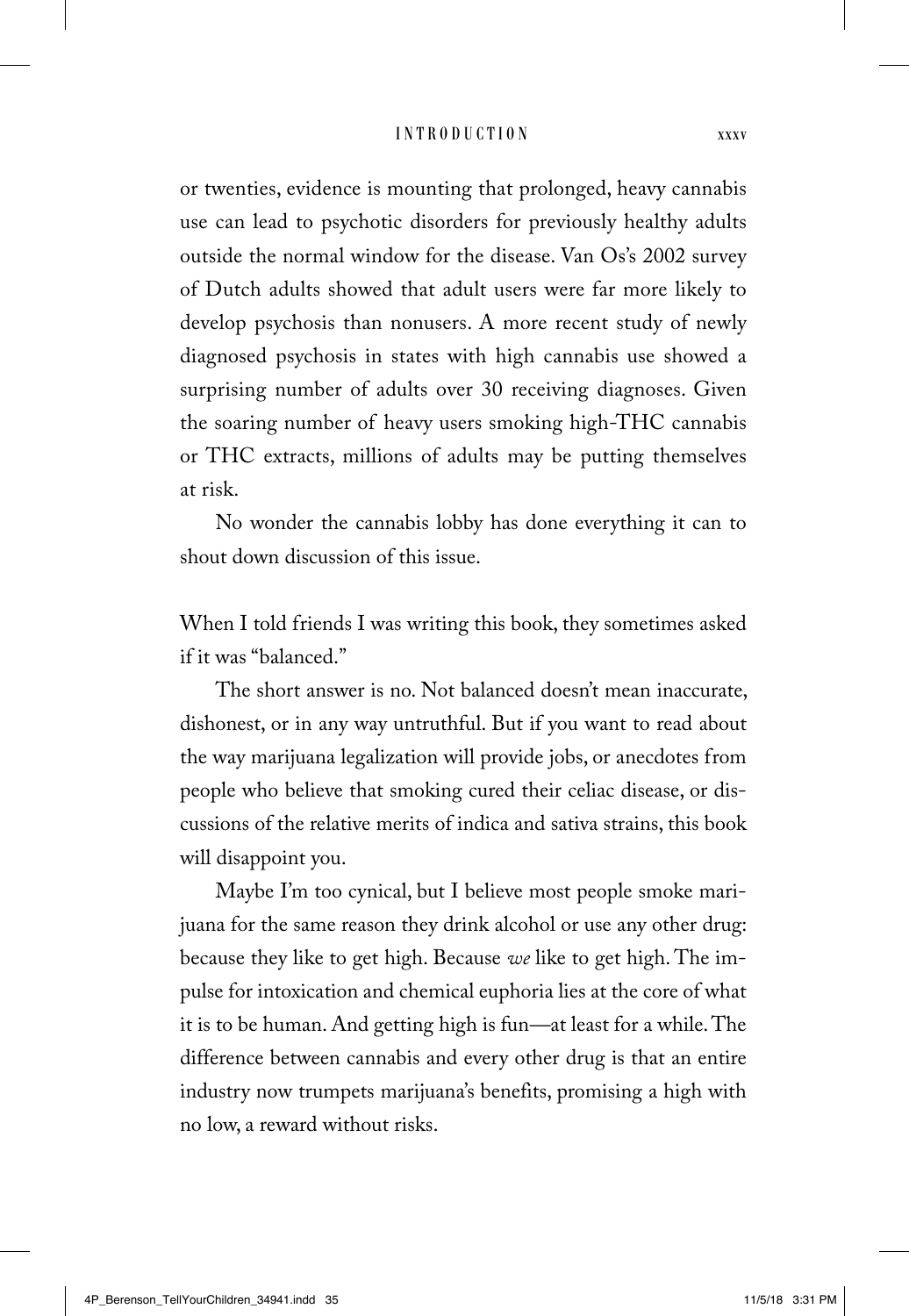#### xxxvi INTRODUCTION

As a psychiatrist in Denver said to me, "Marijuana has a great brand."

I don't see much need to discuss the reasons people might want to use cannabis. You already know what those are.

Using cannabis or any drug is ultimately a personal choice. What to do about legalization is a political decision. But whether marijuana is dangerous to the brain and can ultimately cause violence is a scientific question, with a hard *yes* or *no* answer.

We have that answer. It's time you heard it.

This book begins in Indian psychiatric hospitals in the nineteenth century and covers 150 years of history and science: the first glimpses of the marijuana-psychosis connection, prohibition, and the way the legalization lobby turned the debate, the modern research that locked down the link between marijuana and schizophrenia, and finally the newest research on marijuana and violence.

Throughout, I play with my cards up. This book is a work of nonfiction, and except in one instance where it is expressly noted, I haven't changed any names or any facts about any cases. Every study I mention is publicly available, and the NYU professor has made the code he used for his data analysis available, too. I have tried to present the counterarguments and the views of advocates like Nadelmann as fairly as I can. I am well aware of the skepticism I face, and this issue is too important to offer anything but the most honest possible picture.

The science can be complicated, and the descriptions of violence awful to read. But this book is also the story of dedicated physicians and researchers, like Sir Robin MacGregor Murray and Dr. Marta Di Forti—a husband-and-wife team who live in London and are